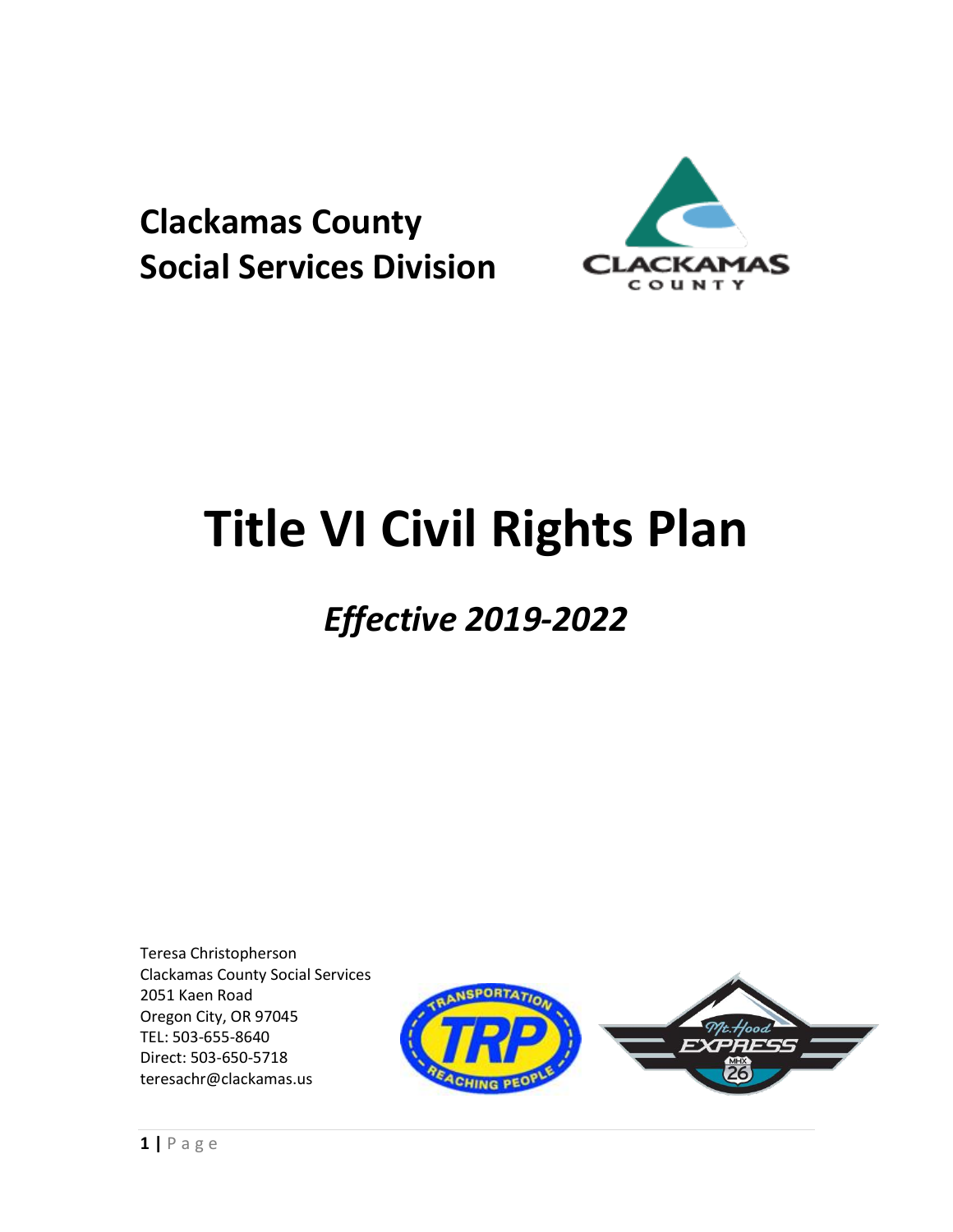## Table of Contents

| Clackamas County Social Services Division Policy 5.H: Limited English Proficiency 20 |
|--------------------------------------------------------------------------------------|
|                                                                                      |
|                                                                                      |
|                                                                                      |
|                                                                                      |
|                                                                                      |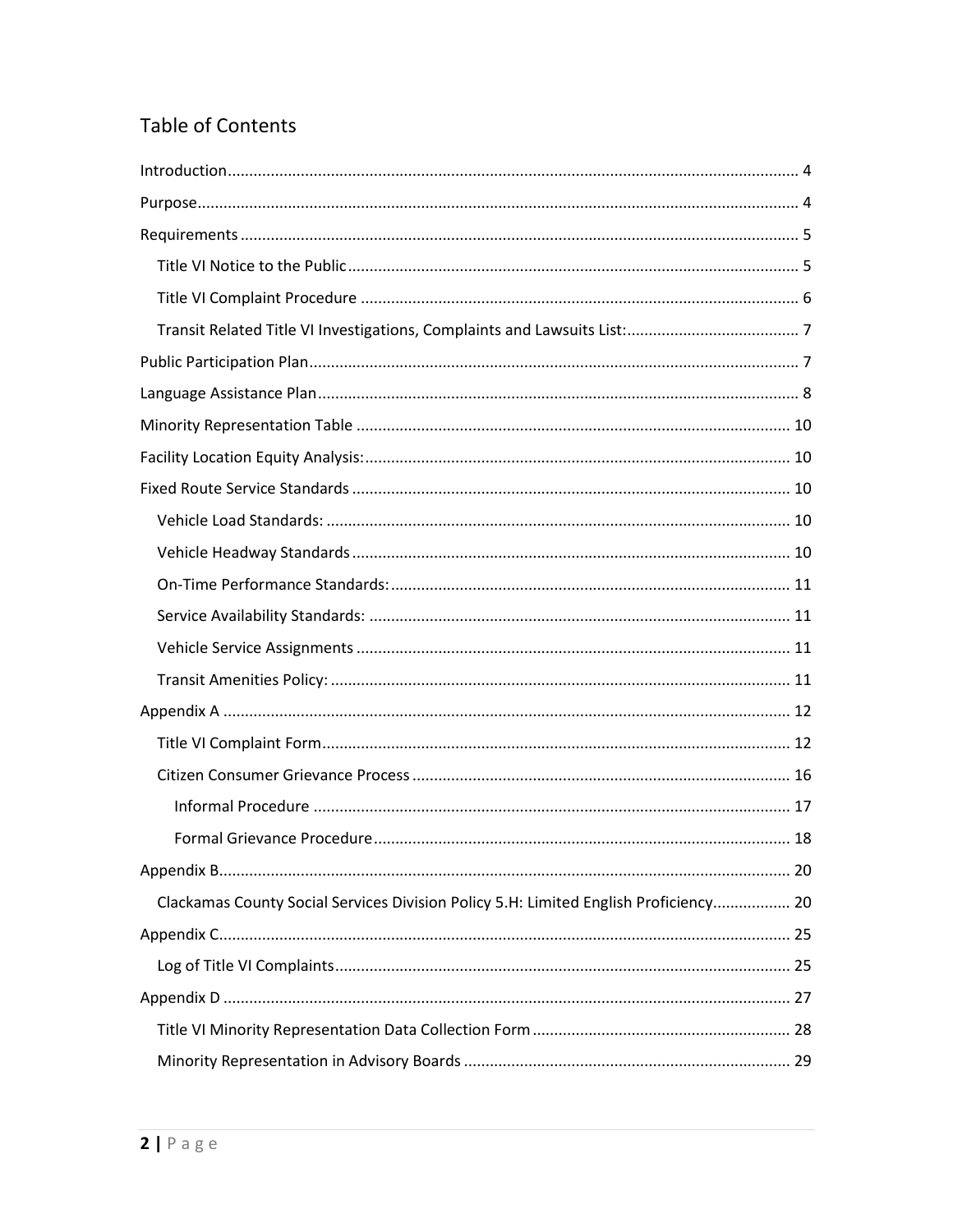**This page left blank**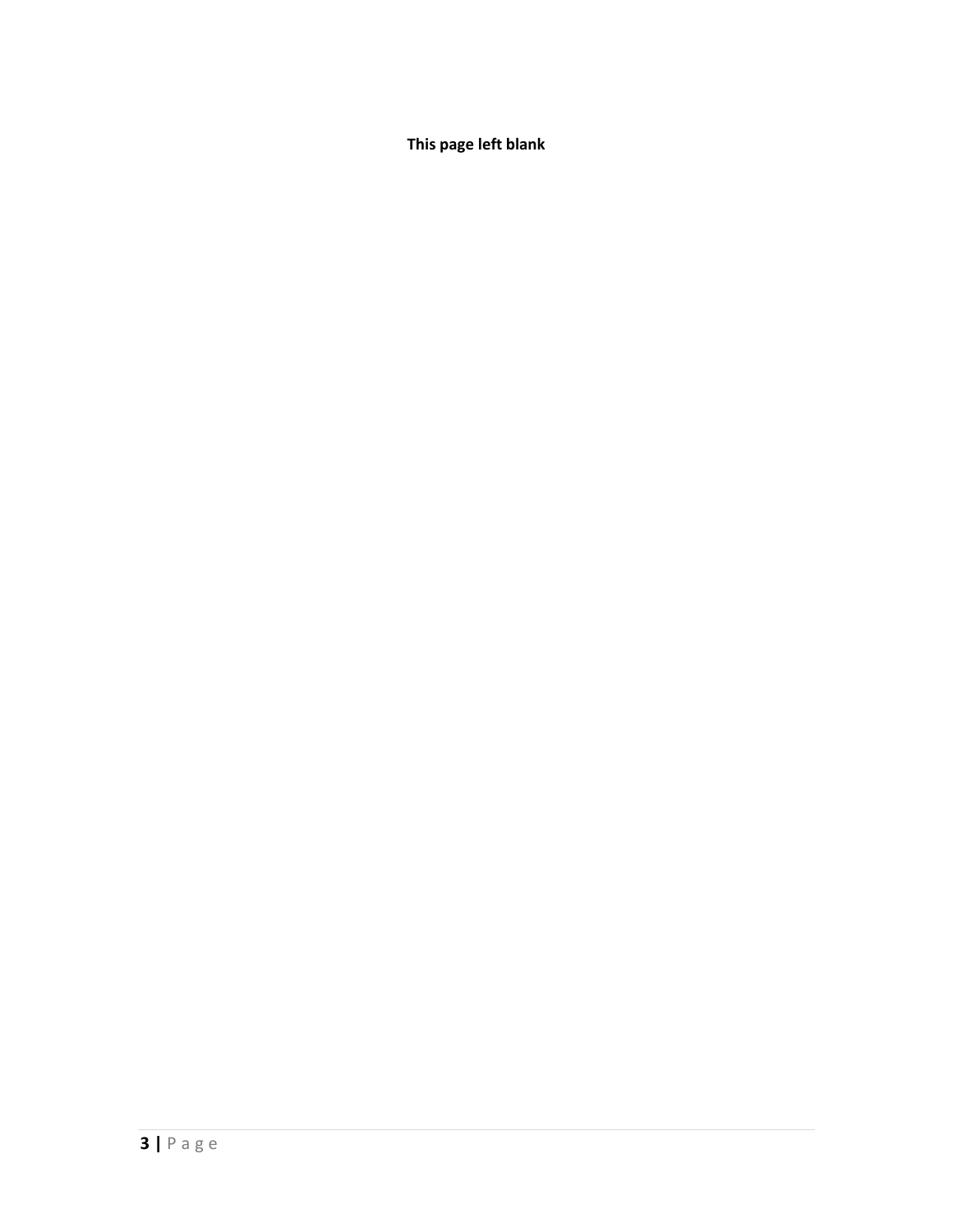#### <span id="page-3-0"></span>**Introduction**

Clackamas County Social Services Division (SSD) has been providing transportation services throughout the county for over 20 years. SSD currently operates two transportation programs: Transportation Reaching People and the Mt. Hood Express. SSD is also the lead agency for the Clackamas County Transportation Consortium.

The Transportation Reaching People (TRP) program is a demand response service that operates with Ride Connection owned vehicles and paid drivers as well as volunteer drivers operating personally owned vehicles and cab rides throughout the county. These services are available to seniors and persons with disabilities.

The Mt. Hood Express (MHX) is a public transit service operated between Sandy and the communities along Highway 26 to Government Camp and Timberline Lodge. The service has two elements. The Express service is a commuter service that provides six to seven runs daily between Sandy and Timberline with limited stops. The Villages Shuttle provides point deviated fixed route services in the Villages at Mt Hood area between Sandy and Rhododendron. These services are open to the general public.

SSD is the lead agency in a partnership called the Clackamas County Transportation Consortium. Senior and community centers in Sandy, Molalla, Estacada, Hoodland, Milwaukie, Oregon City, Gladstone, Lake Oswego, and Canby partner to provide demand response services in their communities. Consortium members provide rides in Ride Connection or center owned vehicles with paid drivers or dispatch volunteers from the TRP program. These services are available to seniors and persons with disabilities.

Looking toward the future, Clackamas County will be receiving funds from the State Transit Improvement Fund (STIF). HB2017 approved a payroll tax on all employees that will be used to fund public transit projects. All future transit projects funded under this new source will be conducted in compliance with Title VI requirements and will be included as part of this plan.

#### <span id="page-3-1"></span>**Purpose**

Clackamas County Social Services Division (SSD) is deeply committed to providing equitable, nondiscriminatory, and accessible transportation services in all of its programs and to maintaining the highest standards of customer service with all of the communities it serves.

All services are provided in full compliance with FTA Title VI requirements and regulations in order to carry out the provisions of the Department of Transportation's (DOT) Title VI Regulations at 49 CFR Part 21. SSD's Title VI plan will outline the elements of compliance with applicable rules and regulations.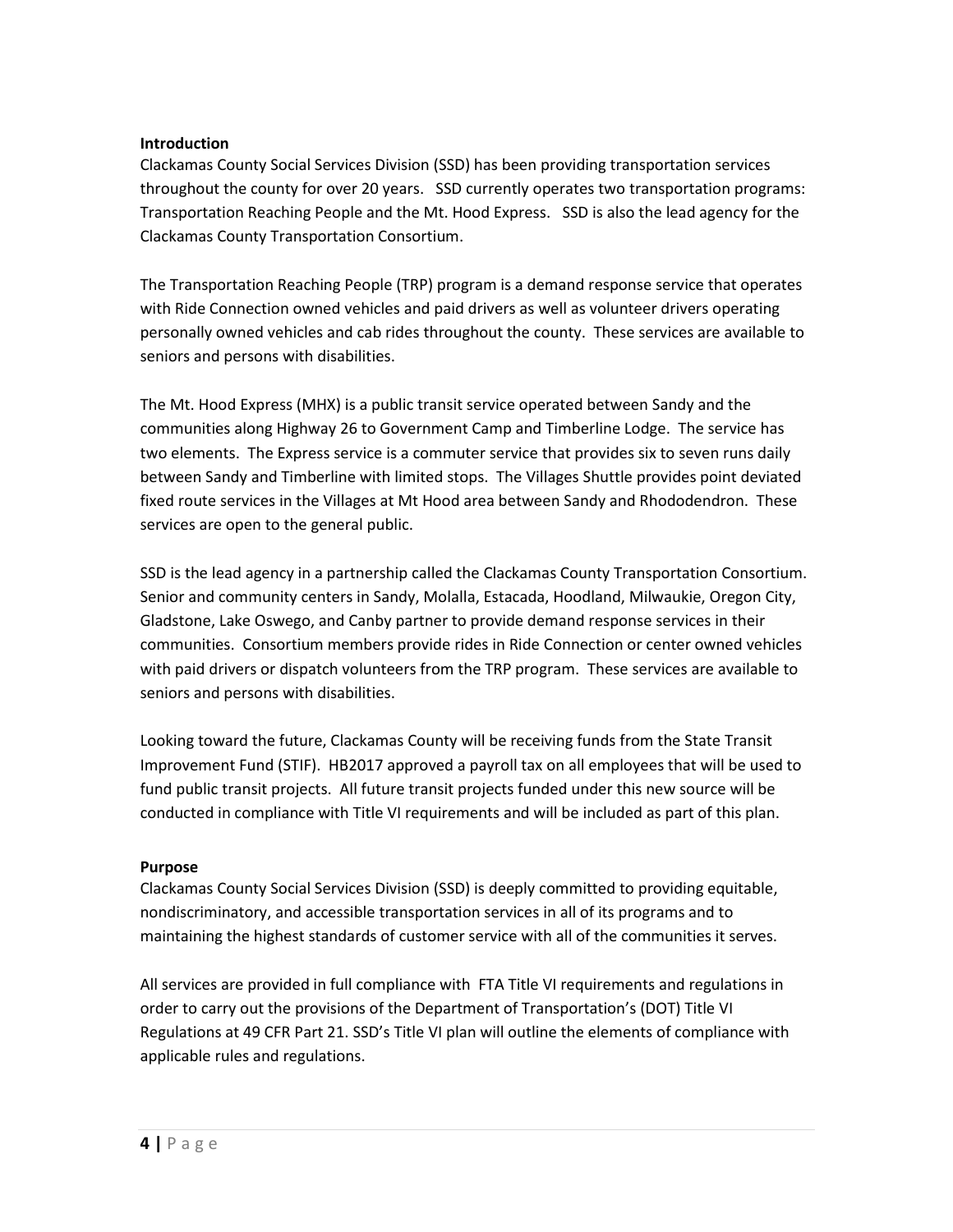#### <span id="page-4-0"></span>**Requirements**

#### <span id="page-4-1"></span>**Title VI Notice to the Public**

SSD posts the following notice in its main lobby, in all vehicles operated by SSD and its partners, and on the county and MHX websites.

Clackamas County operates its programs without regard to race, age, religion, color, sex, national origin, physical or mental disability, marital or veteran status, sexual orientation, gender identity or any other characteristic protected by law in accordance with Title VI of the Civil Rights Act, ORS Chapter 659A or other applicable law. To request additional information on Clackamas County Title VI nondiscrimination requirements or to file a complaint, please call (503) 655-8640 or email

[SocialServiceInformationComplaint@co.clackamas.or.us](mailto:SocialServiceInformationComplaint@co.clackamas.or.us)

**Clackamas County respeta los derechos civiles** Clackamas County opera sus programas sin importar la raza, edad, religión, color, sexo, país de origen, discapacidad física o mental, estado civil o de veterano, orientación sexual, identidad de género ni cualquier otra característica protegida por la ley de acuerdo al Título VI de la Ley de Derechos Civiles, ORS Capítulo 659A o cualquier otra ley aplicable. Para solicitar información adicional sobre el Titulo VI de Clackamas County, los requisitos de no discriminación, o para presentar una queja; favor de llamar al: (503) 655-8640 o por correo Electrónico a [SocialServiceInformationComplaint@co.clackamas.or.us](mailto:SocialServiceInformationComplaint@co.clackamas.or.us)

**Округ Клакамас соблюдает гражданские права** Округ Клакамас предлагает услуги своих программ независимо от расового происхождения, возраста, вероисповедания, цвета кожи, пола, национальности, физических или психических функциональных нарушений, семейного положения или статуса ветерана войны, сексуальной ориентации, идентификации пола и любых других характеристик, подлежащих защите от дискриминации в соответствии с разделом VI закона США «О гражданских правах» и (или) разделом 659A свода законодательных постановлений правительства штата Орегон, а также предусмотренных любыми другими применимыми законами. Чтобы запросить дополнительную информацию о наших требованиях недискриминации в Разделе VI или подать жалобу, пожалуйста, звоните (503)655-8640 или по электронной почте [SocialServiceInformationComplaint@co.clackamas.or.us](mailto:SocialServiceInformationComplaint@co.clackamas.or.us)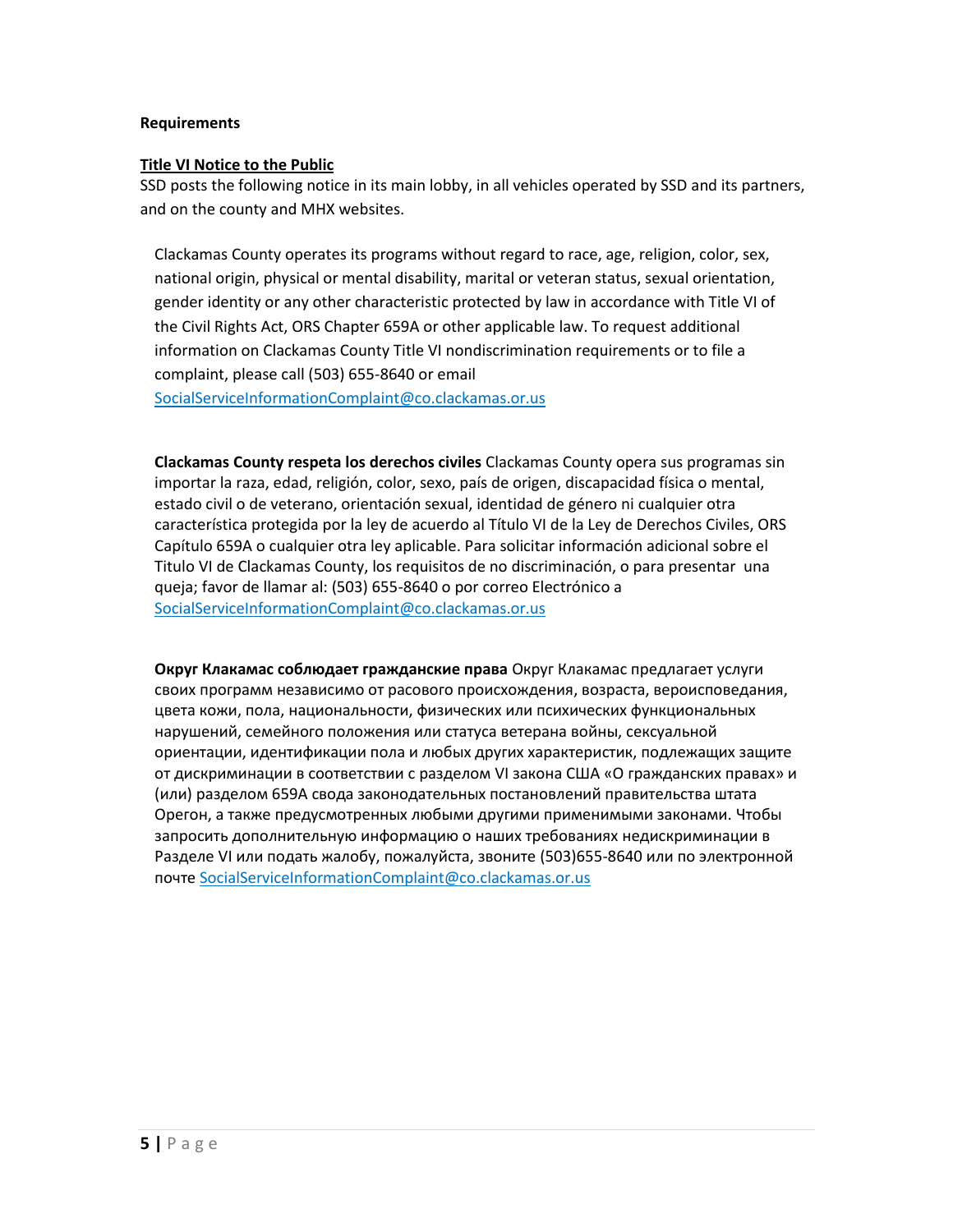#### <span id="page-5-0"></span>**Title VI Complaint Procedure**

Any person who believes that he or she has been discriminated against on the basis of race, color, national origin, or any other characteristic protected by law by Clackamas County Social Services Division (SSD) may file a Title VI complaint by completing and submitting a Title VI Complaint form. This form, attached as part of Appendix A, is available to county staff on the SSD intranet. SSD investigates all Title VI complaints received no more than 180 days after the alleged incident. SSD will process complaints that are complete. If an individual is unable to complete the form for any reason, a verbal complaint will be filed on the individual's behalf and appropriate assistance will be rendered by staff to assist in obtaining the necessary information, including providing translation or interpretation services (see SSD Grievance procedure included as part of Appendix A and LEP policy in Appendix B).

Once a complaint is received, SSD will review the complaint to determine if SSD has jurisdiction. The complainant will receive an acknowledgement letter informing him/her whether the complaint will be investigated by SSD.

SSD has 30 days to investigate the complaint. If more time is needed to resolve the case, SSD may contact the complainant. The complainant has 10 business days from the date of the request for additional information to respond to the investigator. If the investigator does not receive the requested information within 10 business days, the investigator can administratively close the case. A case can be administratively closed if the complainant no longer wishes to have the case reviewed.

After the investigator reviews the complaint, she/he will issue one of two letters to the complainant: a closure letter or a letter of finding (LOF). A closure letter summarizes the allegations and states that there was not a Title VI violation and that the case will be closed. A LOF summarizes the allegations and the interviews regarding the alleged incident and explains whether any disciplinary action, additional training of the staff member or other action will occur. If the complainant wishes to appeal the decision, she/he has 30 days after the date of the LOF to do so.

Clackamas County also has a Title VI plan for the entire scope of county services. The plan and complaint forms can be found on the county website: <https://www.clackamas.us/diversity/titlevi.html>

Complaints may also be filed directly with Clackamas County:

Civil Rights Coordinator Clackamas County, County Administration, 2051 Kaen Rd., Suite 450, Oregon City, OR 97045 [edi@clackamas.us](mailto:edi@clackamas.us) 503-655-8581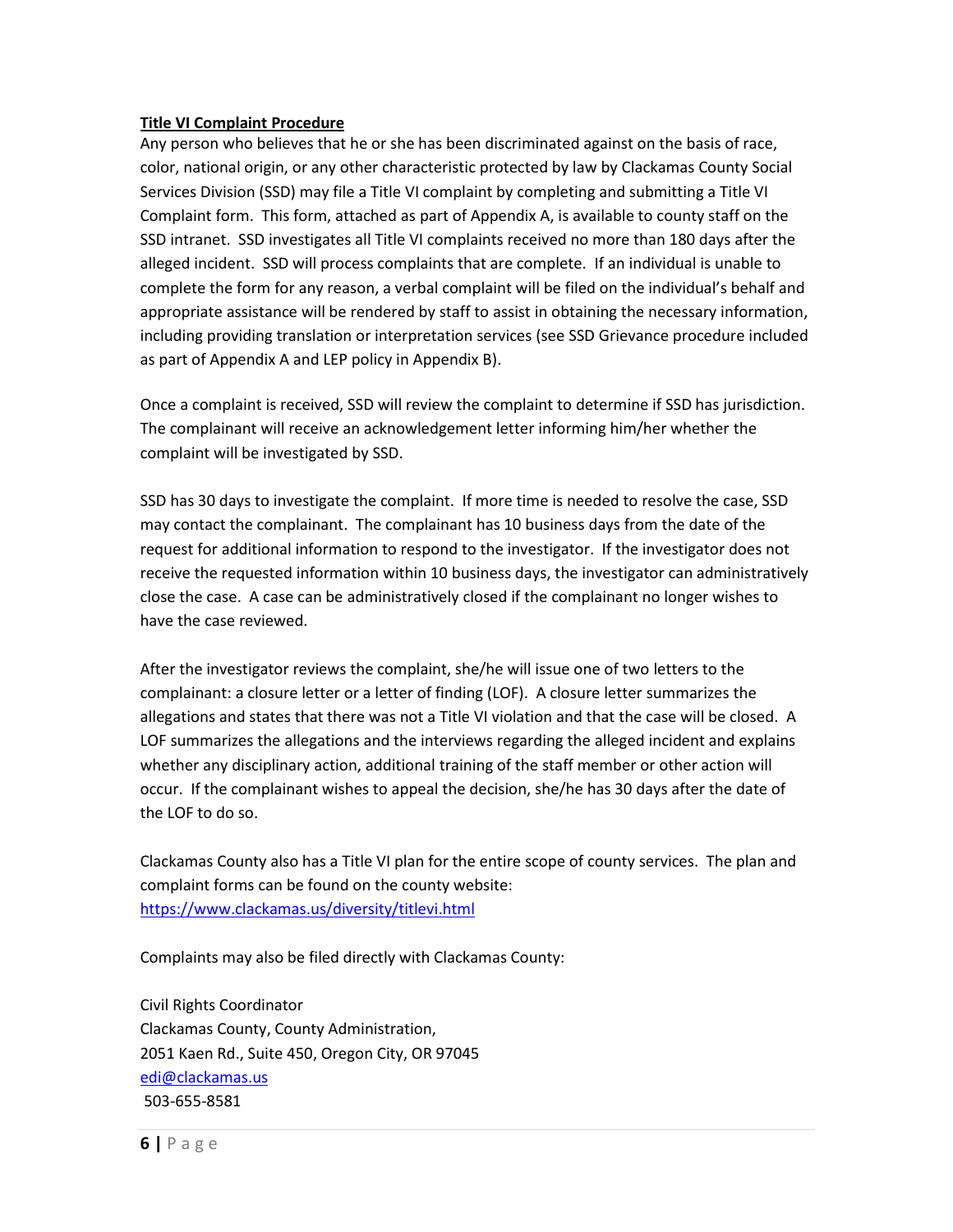Complaints may also be directly filed with the Federal Transit Administration:

FTA Office of Civil Rights 1200 New Jersey Ave. SE Washington DC 20590 [www.fta.dot.gov/contact us.html](http://www.fta.dot.gov/contact%20us.html)

TTY: 1-800-8778339 Voice 1-866-377-8642 VCO: 1-877-877-6280

#### <span id="page-6-0"></span>**Transit Related Title VI Investigations, Complaints and Lawsuits List:**

Clackamas County Social Services Division (SSD) will maintain a complete log of all Title VI complaints received related to transit civil rights complaints. This list will be submitted to Oregon Department of Transportation Rail and Public Transit Division on an annual basis.

The log will include the following elements:

- Date of complaint
- Summary of allegation(s)
- Actions taken in response to the complaint
- Final outcome (if resolved)

The log will include the following:

- Active investigations by the FTA, SSD or other entity based on race, color or national origin discrimination allegations
- Lawsuits based on race, color or national discrimination allegations
- Complaints naming SSD which are based on race, color or national origin discrimination allegations

The log is included as Appendix C.

### <span id="page-6-1"></span>**Public Participation Plan**

Clackamas County Social Services' governing board, the Clackamas County Board of County Commissioners, typically meets on a weekly basis. Their weekly agenda is published online and made available in other formats as requested. These meetings follow public meeting law and are open to the public.

SSD's four advisory boards, the Community Action Board, the Area Agency on Aging Advisory Council, the Developmental Disabilities Advisory Board and the Veterans Services Advisory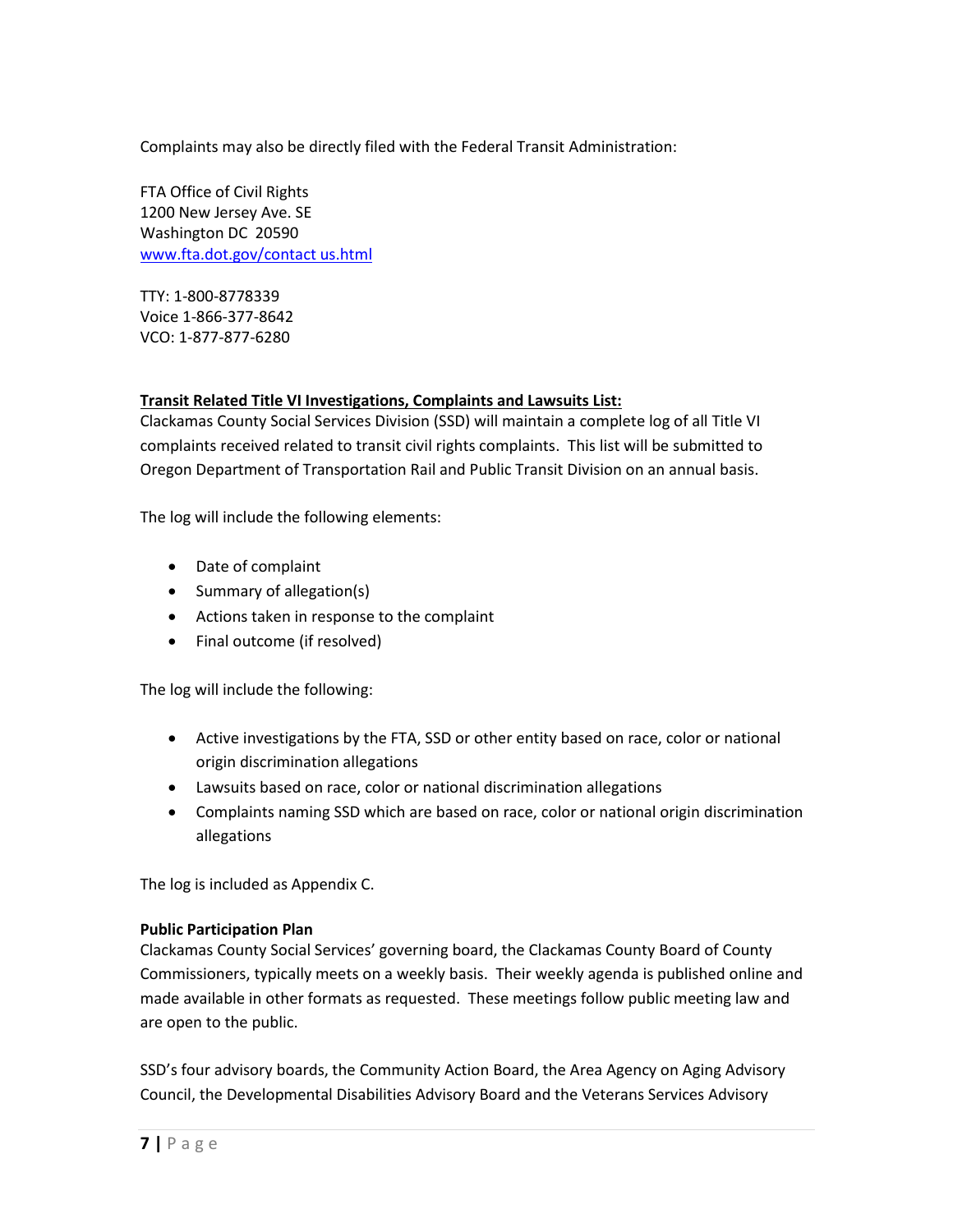Council, all meet on a monthly basis. Information about these meetings, including agenda items related to transportation services, is published online and available in alternate format upon request. These meetings are open to the public and public attendance and comment is welcome and encouraged.

In addition, Clackamas County has formed a new advisory committee specifically to address new funding for public transit as a result of HB2017 (State Transit Improvement Fund "STIF"). The new committee, the HB2017 Transit Advisory Committee, has been approved under an agreement with Clackamas County, City of Canby, City of Sandy, South Clackamas Transportation District and the City of Wilsonville. This group will provide recommendations to TriMet as the Qualified Entity for Clackamas County for transit projects to be approved for STIF funding. The group includes representatives from transit providers, as well as members representing seniors, low income households, persons with disabilities, and educational institutions. The meetings follow public meeting law and are open to the public. Meetings also include time for public comment.

SSD welcomes public comment and participation for all of its programs. In addition to the steps taken in regards to our governing board and advisory boards, we also provide multiple opportunities for public participation. Strategies we have used in the past include open houses, participation in public events and meetings, surveys, and press releases.

Specific projects or changes to service will each have a public participation plan associated with that process. For example, a proposed time change on a route on the Mt Hood Express will include a plan to provide public input including but not limited to: presenting the plan for feedback at a Villages at Mt Hood meeting and at the Sandy Transit Advisory Committee, publishing information about the proposed change and how to submit feedback in the local newspaper, posting the information on the MHX website and on the MHX Twitter account, and outreach through a variety of events to the general public and to partner agencies, including the informal Mt Hood Transit Advisory group. All public outreach strategies include compliance with our LEP policies (see Appendix B) as well as SSD's Accessibility Policy (also contained in Appendix B) to provide full access to all members of the public.

To review the public participation plan for a particular project or service change, please contact the Administrative Services Manager, at 503-650-5718.

#### <span id="page-7-0"></span>**Language Assistance Plan**

#### **Four Factor Analysis**

**Factor 1. Demography:** Clackamas County is located in the heart of the Metro region with both urban and rural areas spread over 1,800 square miles. According to the 2010 Census report population in Clackamas County was 375,992 and expected to increase to over 416,000 by 2018. The population above the age of 65 makes up approximately 11% of the total population.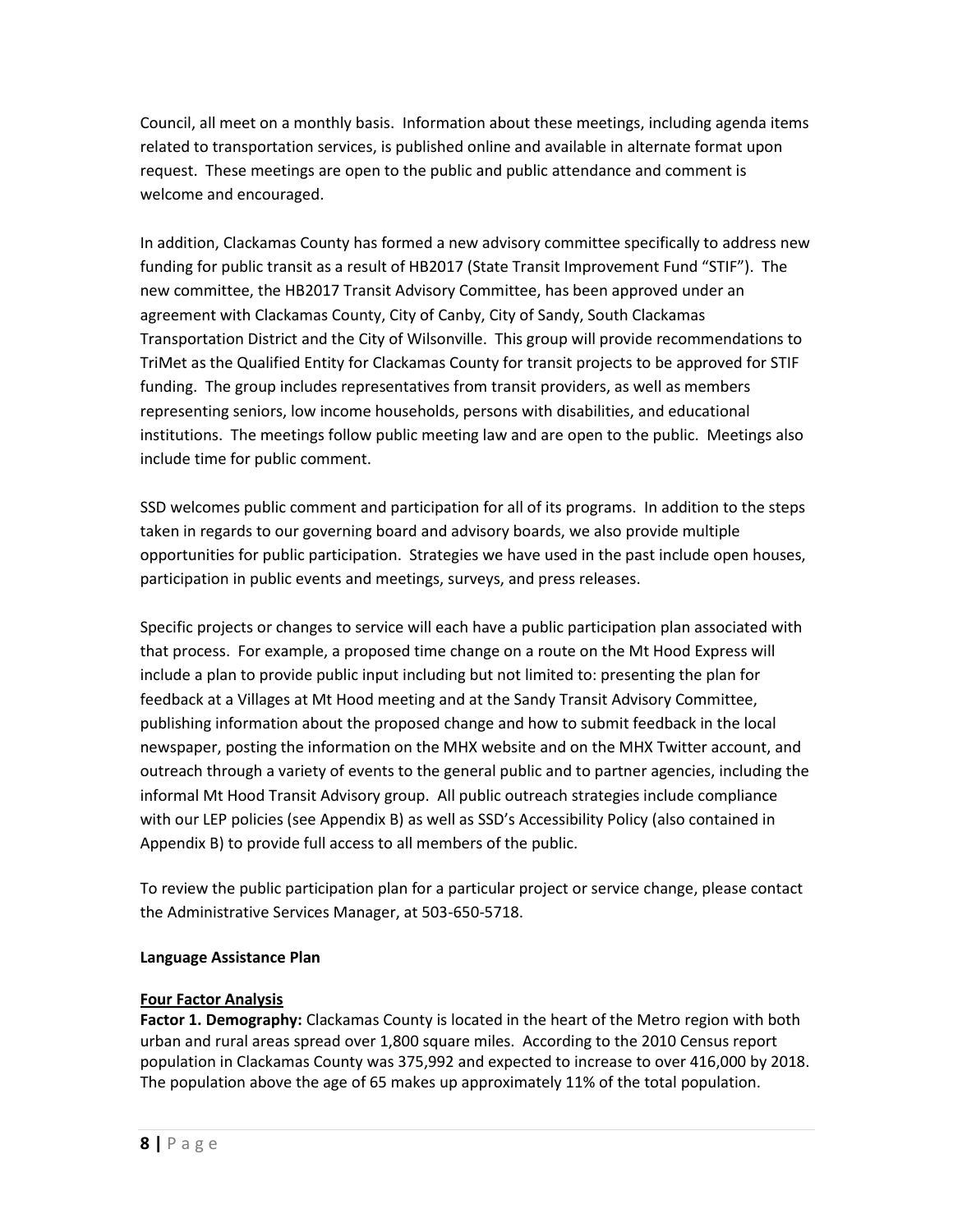According to the U.S. Census Bureau 2013-2017 American Community Survey, 5.8% of Clackamas County residents five years and older speak Spanish or Spanish Creole and 12.1% speak languages other than English. The most common broad based non-English languages spoken are Spanish (22,019 speakers), Indo-European (12,348 speakers) and Asian and/or Pacific Island (10,153 speakers). Of our residents, 4.2% speak English "less than well."

**Factor 2. Frequency:** The U.S. Census Bureau data identified Spanish as the most prevalent language spoken by LEP individuals in Clackamas County. The data further reveals that LEP individuals comprise of 4.4% or less of the County's population. Language services are available upon request to any persons utilizing the transportation option.

Periodic surveys of transportation clients of the Mt Hood Express (MHX) and Transportation Reaching People (TRP) document the minority populations that utilize these transportation services. In 2018, the MHX reported 79.37% white/Caucasian 9.52% Hispanic/Latino, 10.32% Native American/American Indian, 3.17% Black/African American and 7.14% other ridership. During FY18, TRP reported 1.2% African American, 1.1% American Indian, 2.3% Asian and 1.9% Hispanic riders for their service.

**Factor 3. Importance:** Transportation is an essential resource for our citizens to be able to get to work, school, medical appointments and other needed services. Our programs are designed to provide an enhanced level of transportation service in the communities we serve. Through outreach, we encourage individuals and families to participate in various programs offered by SSD, including transportation. Outreach activities range from press releases about programs, attendance and participation in community events and providing information to various partner organizations who work with specific populations.

**Factor 4. Resources:** Clackamas County Social Services has provided translation and interpretation services for its clients and customers for many years. The policy and procedure associated with these services is included in the Limited English Proficiency Plan included as Appendix B. This plan is reviewed and amended as needed by the SSD management team on an annual basis or more frequently if needed. All staff members are required to follow the policies and procedures outlined in the plan. Any customer requesting interpretation or translation services will be provided those services free of cost. Information about obtaining interpretation or translation services is posted on websites and in our lobby.

<span id="page-8-0"></span>For fixed route services, schedules are available in Spanish on the website and made available at all schedule distribution locations. The schedules include information about how to contact both the contractor and SSD for reasonable accommodations, including interpretation and translation services. For example, Clackamas County has translated schedules into Braille to meet the needs of several riders.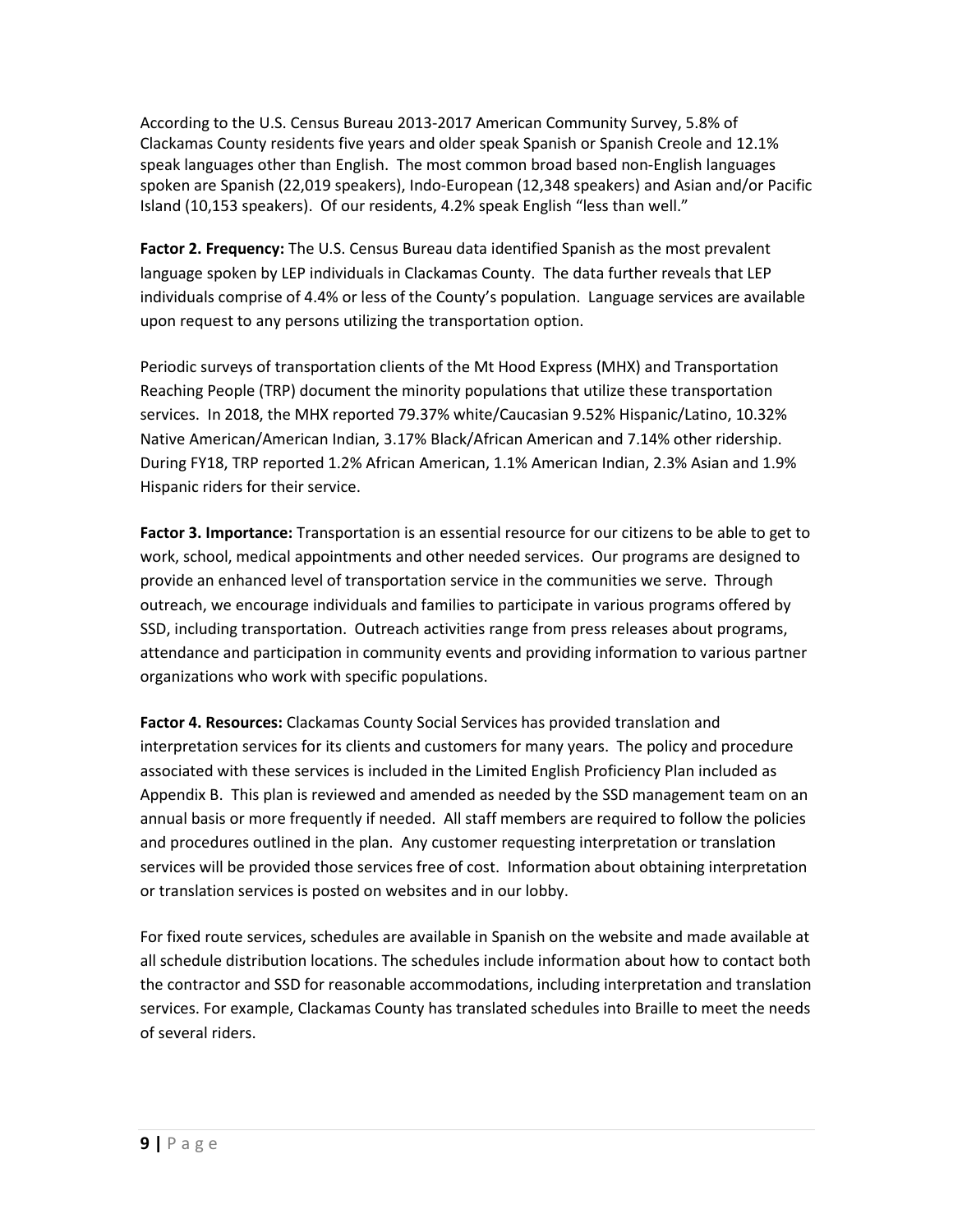#### **Minority Representation Table**

Governing Body: Clackamas County Social Services Division is governed by the Clackamas County Board of County Commissioners, a publicly elected board.

Advisory Boards: SSD maintains four appointed advisory boards. Membership in the board is confirmed by the BCC. All board members will be asked to complete a Title VI Minority Representation Data Collection Form each September during the new fiscal year board orientation. The Clackamas County website lists all the advisory boards and what each board is responsible for on the County Website. Many of the boards advise that all are welcome, and each board advises to contact Clackamas County for additional information. As a whole the County encourages everyone to be an active participant in County lead programs. Please refer to Appendix D for the Data Collection form and the summary of minority representation table. This table will be updated annually.

#### <span id="page-9-0"></span>**Facility Location Equity Analysis**

Clackamas County Social Services Division will complete a fully compliant Title VI Equity Analysis during the planning phase of a project to ensure a location is selected in a non-discriminatory manner.

#### <span id="page-9-1"></span>**Fixed Route Service Standards**

#### <span id="page-9-2"></span>**Vehicle Load Standards**

For the Mt Hood Express, the average of all loads during the peak operating period does not exceed the vehicles achievable capacities. The Express service is operated using buses with 37 seats and two wheelchair stations with a maximum of **nine** standees. The Villages shuttle service is operated with cutaways with 16 seated and two wheelchair stations with a maximum of **four** standees.

Standing passenger capacity is based on the weight capacity of the bus and is roughly one quarter the amount of seated capacity.

#### <span id="page-9-3"></span>**Vehicle Headway Standards**

The Villages Shuttle operates four runs per day during seven days per week in the morning, early afternoon, late afternoon and evening. These times were designed to provide maximum flexibility to local residents seeking services within and outside the service area.

The Express services provides seven runs seven days per week between the hours of 5am and 9pm and provides one additional run during the winter season (December-March) that extends service time to 11:15pm. Service times are variable throughout the day but are designed to provide a gap in service of no more than 2.5 hours during the day.

Scheduling has involved consideration of a variety of factors including ridership and projected use, jobs access, connections to the Sandy Area Metro and TriMet service, and feedback from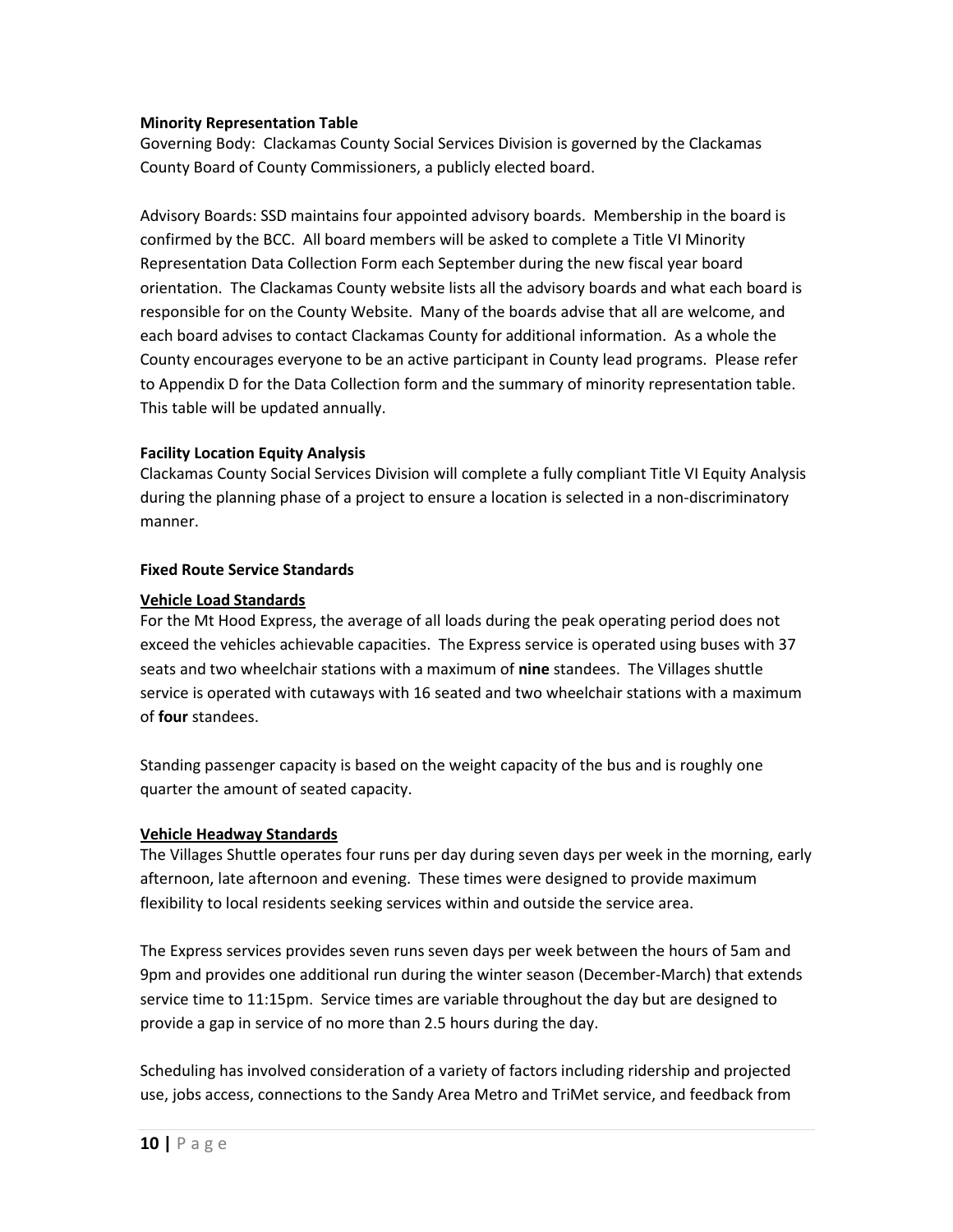the public and various community partners. All schedule changes will be evaluated to determine their impact on various populations and this documentation will be maintained in program files.

#### <span id="page-10-0"></span>**On-Time Performance Standards**

The Mt Hood Express expects a minimum of 95% on time performance on both the Express service and the Villages Shuttle. On-time performance is considered completion of an established run no more than 5 minutes early or 10 minutes late. On time performance measures are reported monthly and are included in monthly performance statistics.

Variations such as construction activities and inclement weather may negatively impact performance standards. These issues are noted as part of the monthly reports.

#### <span id="page-10-1"></span>**Service Availability Standards**

The Express service has used the following standards to determine the location of its limited stops: near a population center, proximity to a park and ride location and either recreational or employment destination. In addition, safety considerations around the ability of a transit coach to safely enter and exit the stop are included.

The Villages Shuttle is a point deviated service. Its stops have been established based on the following criteria: near a population center, proximity to employment and community services and the safety of the stop location. In addition, the Villages Shuttle will deviate up to ¾ of a mile from its route to pick up residents closer to their homes. It will also do flag stops on its regularly scheduled route. Information on how to request these and other reasonable accommodations is on the website and included in the schedule.

#### <span id="page-10-2"></span>**Vehicle Service Assignments**

The Villages Shuttle service is provided with cutaway buses due to the need to provide fixed route service and deviate on rural roads which may be narrow or require greater maneuverability. The Express service is provided with medium duty buses. These buses do not require the same level of maneuverability and also allow for the greater ridership on The Express line. With a limited fleet, these are the only two options available to provide service.

### <span id="page-10-3"></span>**Transit Amenities Policy**

Installation of transit amenities at fixed route stops is based on a variety of factors, including ownership of the property on which the stop occurs, right of way along Highway 26 and the frequency of use of the stop by riders. The evaluation of the installation of additional amenities will continue to take into account all of these factors.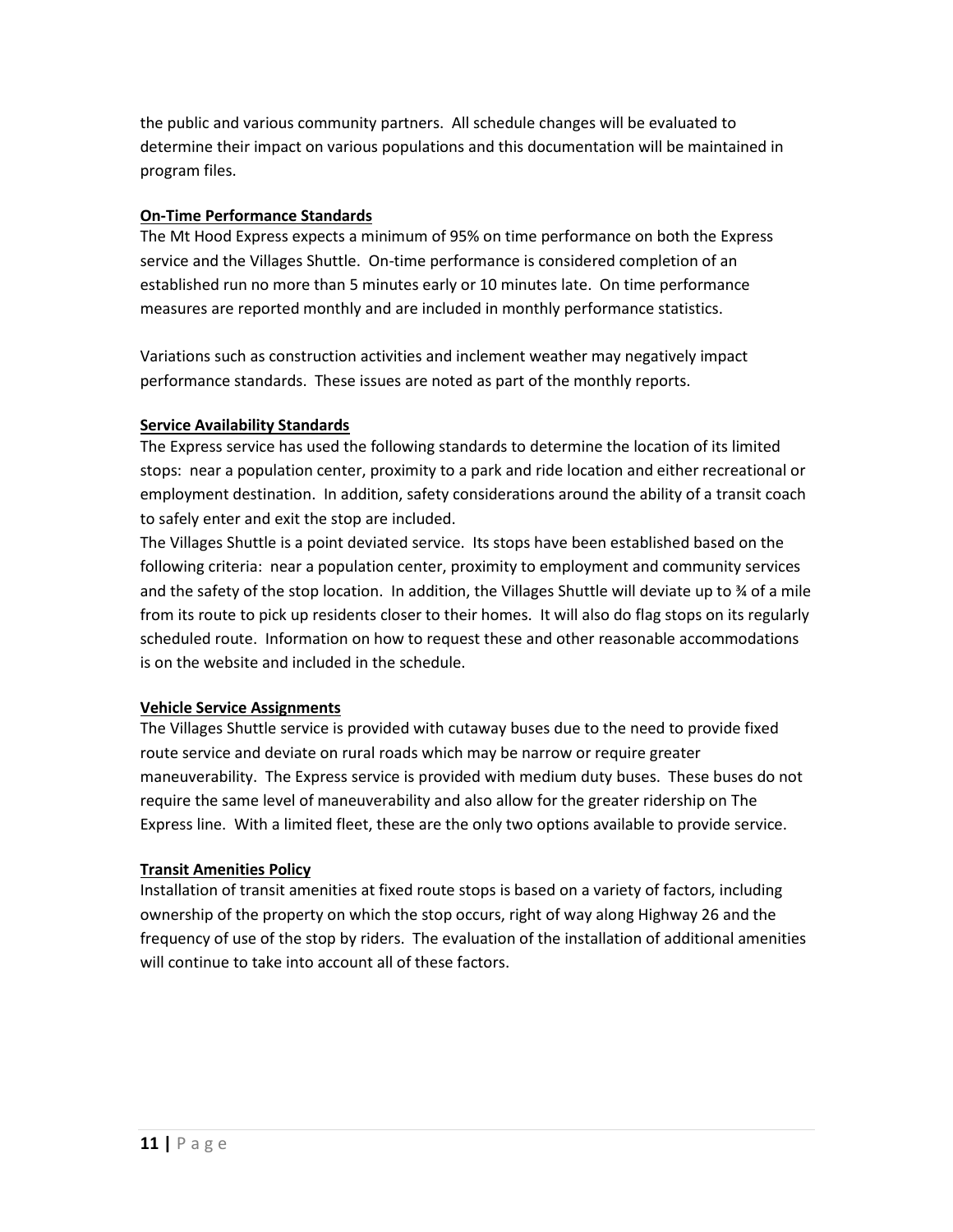## **Appendix A**

### <span id="page-11-1"></span><span id="page-11-0"></span>**Title VI Complaint Form**

**Clackamas County Social Services Division Policy 5.D: Citizen Consumer Grievance Process**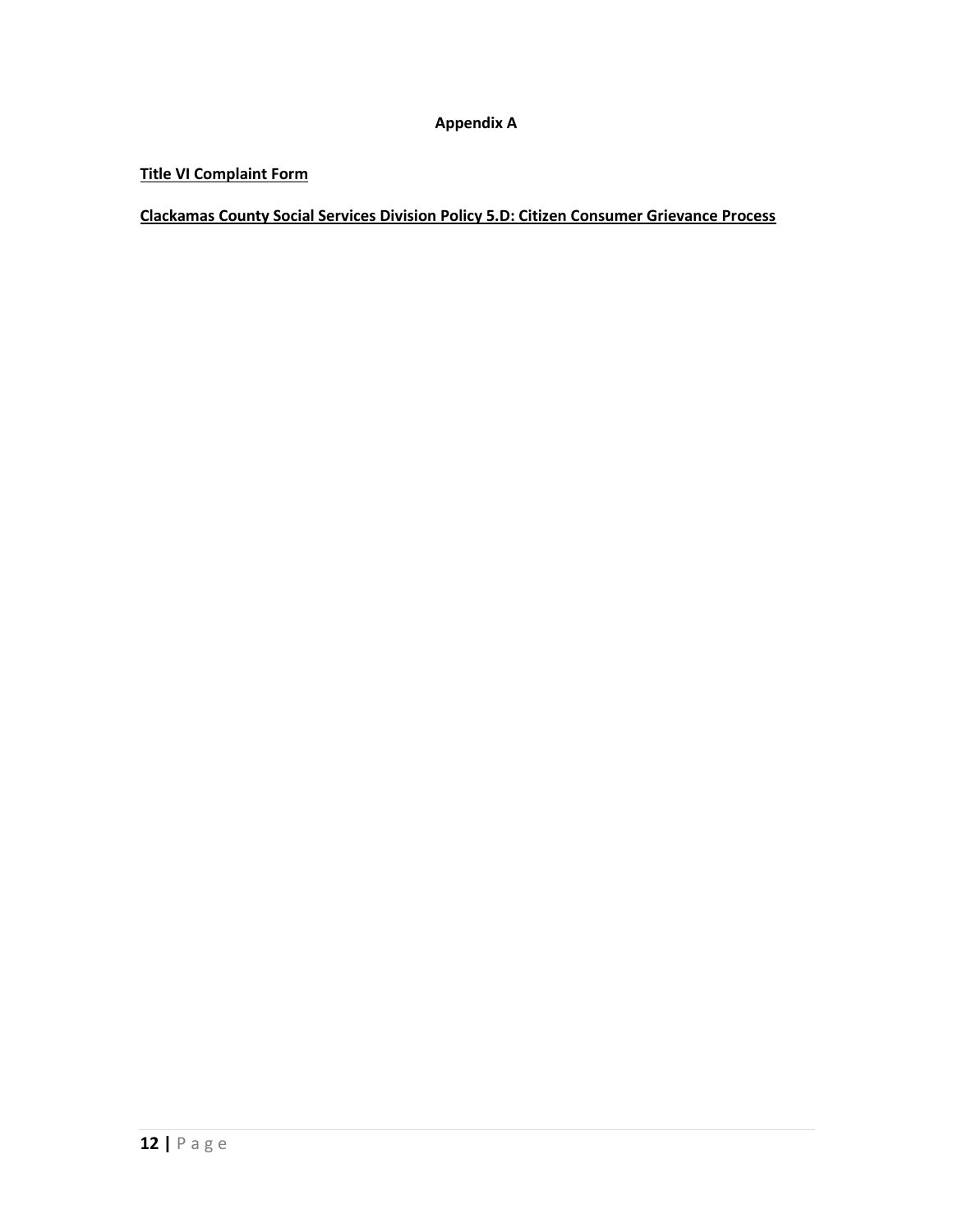## **Clackamas County Social Services Title VI Complaint Form**

Title VI of the Civil Rights Act of 1964 states "No person in the United States shall, on the ground of race, color or national origin, be excluded from participation in, denied the benefits of, or be subjected to discrimination under any program or activity receiving Federal financial assistance."

*Title 42 U.S.C. Section 2000d*

Please provide the following information necessary in order to process your complaint. A formal complaint must be filed within 180 days of the occurrence of the alleged discriminatory act. Assistance is available upon request. Please contact Clackamas County Social Services at 503-655-8640.

#### **Complete this form and return to:**

**Clackamas County Social Services Division Attn: Administrative Services Manger 2051 Kaen Rd. Oregon City, OR 97045 [teresachr@clackamas.us](mailto:teresachr@clackamas.us) FAX: 503-655-8889**

|                                                        | State: _________________ Zip Code: _____________ Telephone Home: ________________ |                                                               |  |  |  |
|--------------------------------------------------------|-----------------------------------------------------------------------------------|---------------------------------------------------------------|--|--|--|
|                                                        |                                                                                   |                                                               |  |  |  |
|                                                        |                                                                                   | Person (s) Discriminated Against (if other than complainant): |  |  |  |
|                                                        |                                                                                   |                                                               |  |  |  |
|                                                        |                                                                                   |                                                               |  |  |  |
|                                                        |                                                                                   |                                                               |  |  |  |
|                                                        |                                                                                   |                                                               |  |  |  |
| On which of the following is the discrimination based? |                                                                                   |                                                               |  |  |  |
|                                                        |                                                                                   | Race Color National Origin Other                              |  |  |  |
| Date of Alleged Discrimination: ____________           |                                                                                   |                                                               |  |  |  |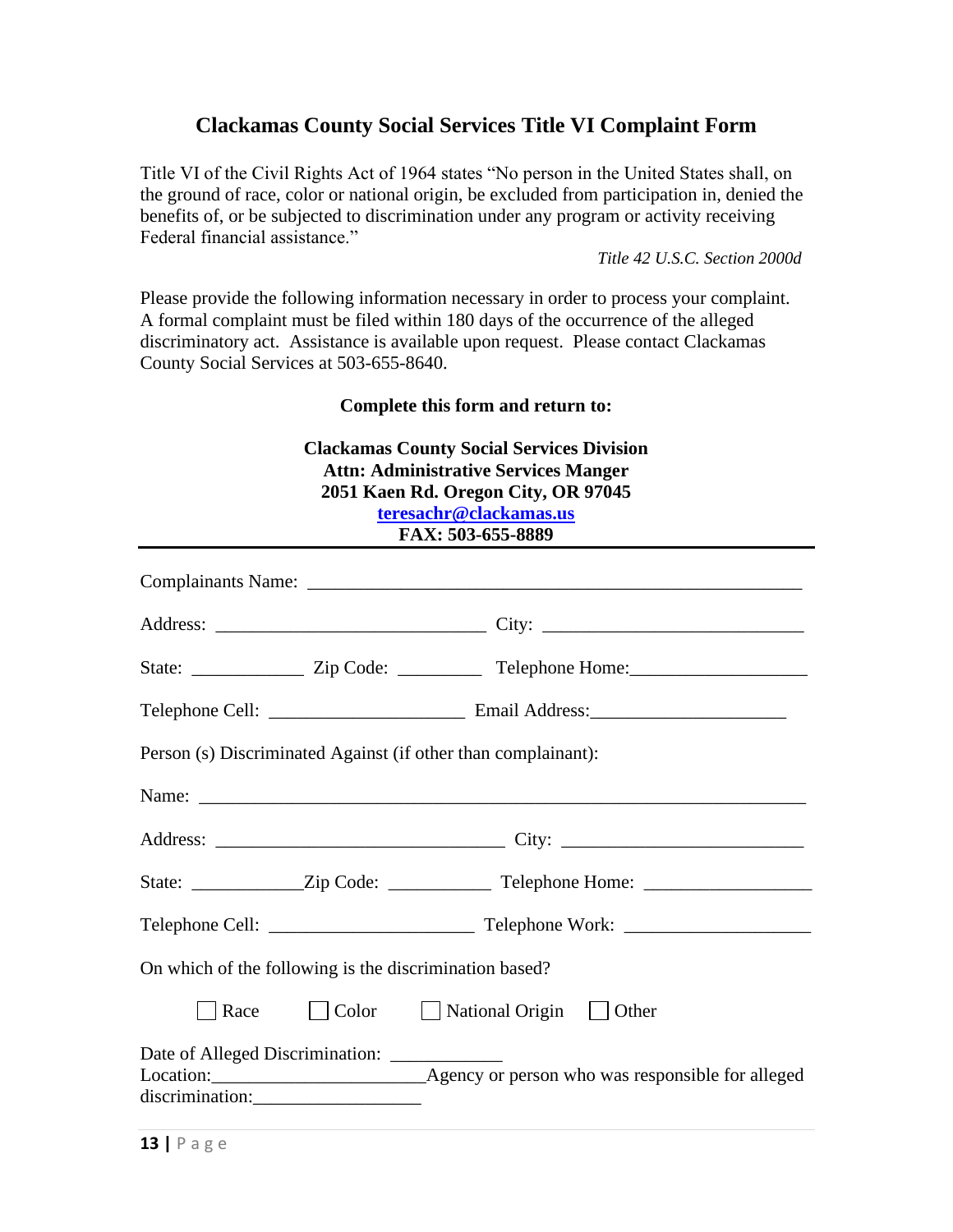Describe the alleged discrimination. Explain what happened and whom you believe was responsible (for additional space, attach additional sheets of paper to this form).

How can this complaint be resolved? How can the problem be corrected?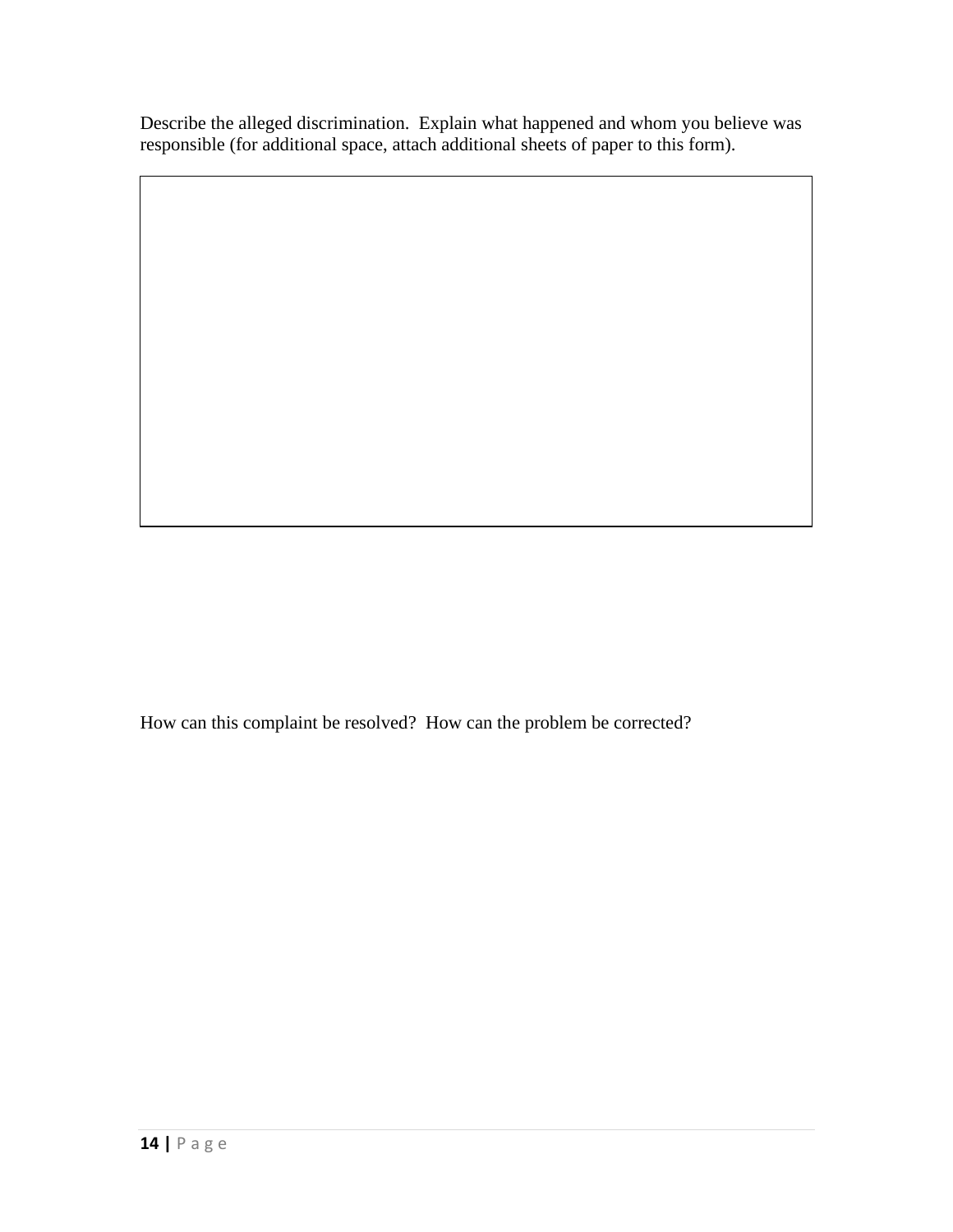Please sign and date. The complaint will not be accepted if it has not been signed. You may attach any written materials or other supporting information that you think is relevant to your complaint.

Signature Date

\_\_\_\_\_\_\_\_\_\_\_\_\_\_\_\_\_\_\_\_\_\_\_\_\_\_\_\_\_\_\_\_\_\_\_ \_\_\_\_\_\_\_\_\_\_\_\_\_\_\_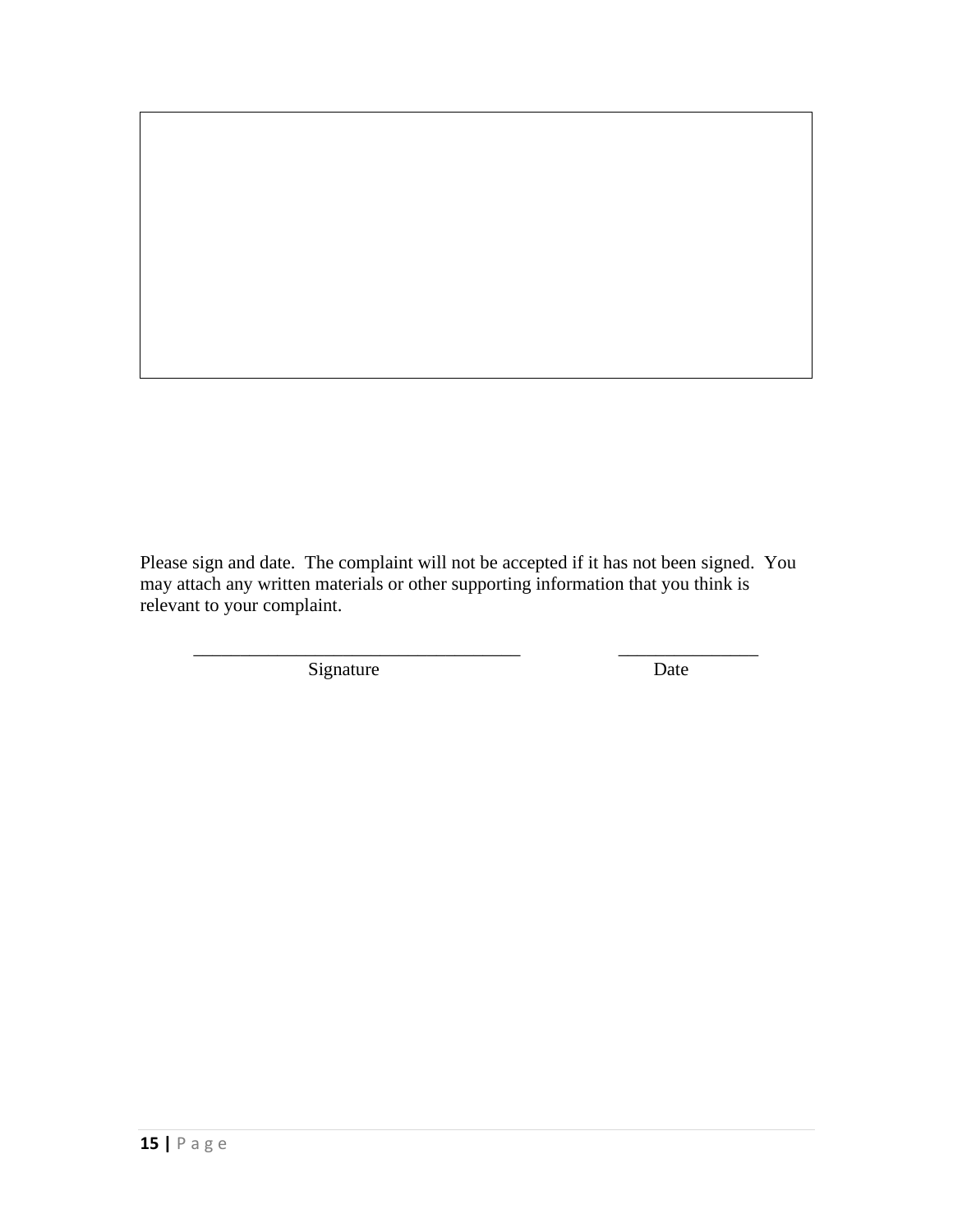## **CLACKAMAS COUNTY SOCIAL SERVICES DIVISION**

## **ADMINISTRATIVE MANUAL SECTION: 5. CLIENT AND CONSUMER CONFIDENTIALITY AND RIGHTS SUBSECTION: 5.D**

| <b>TOPIC:</b> | <b>Citizen Consumer Grievance Process</b> |
|---------------|-------------------------------------------|
| DATE:         | <b>March 29, 2000</b>                     |
|               | <b>Revised July, 2007</b>                 |
|               | <b>Revised June, 2015</b>                 |

## <span id="page-15-0"></span>**Citizen Consumer Grievance Process Clackamas County Social Services Division**

#### **Clarification Statement** –

- **·** The procedure for complaints where **discrimination** is alleged is covered in [Section](http://thor/CCSSTrillium/CCSS%20Admin%20Manual/Section%205/5.E%20Client%20Discrimination.htm)  [5.E](http://thor/CCSSTrillium/CCSS%20Admin%20Manual/Section%205/5.E%20Client%20Discrimination.htm) of this manual.
- **·** If a client would like to appeal **a denial of service or benefits determination**, he or she should speak to the individual with whom s/he has been working for information on the specific hearings or appeal process.

**Philosophy Statement** – Clackamas County Social Services prides itself on the excellent work performed by the staff of the agency. However, from time to time complaints are made and can be a natural result of being a visible, active organization providing service to the public. In order to provide quality services and meaningful opportunities for the elderly, persons with a disability and low-income residents of Clackamas County, we must be aware of any concerns about the programs and services we provide, take all complaints seriously, and have a consistent procedure for responding to complaints.

In addition, everything CCSS does should be conducted consistent with our values:

- All participants (clients; board, committee and task force members; volunteer and paid staff, contract agencies and other organizations; the general public) shall be treated with dignity and respect.
- Anticipation, responsiveness, and innovation is expected in working with each other on the needs of the elderly, persons with a disability and low income people of Clackamas County.
- An open environment, one that is non-bureaucratic and accessible is expected; participants will have multiple opportunities to be involved in decision making (except as relates to legitimate confidential matters).
- The assessment, assurance, and enhancement of quality will take place at all levels.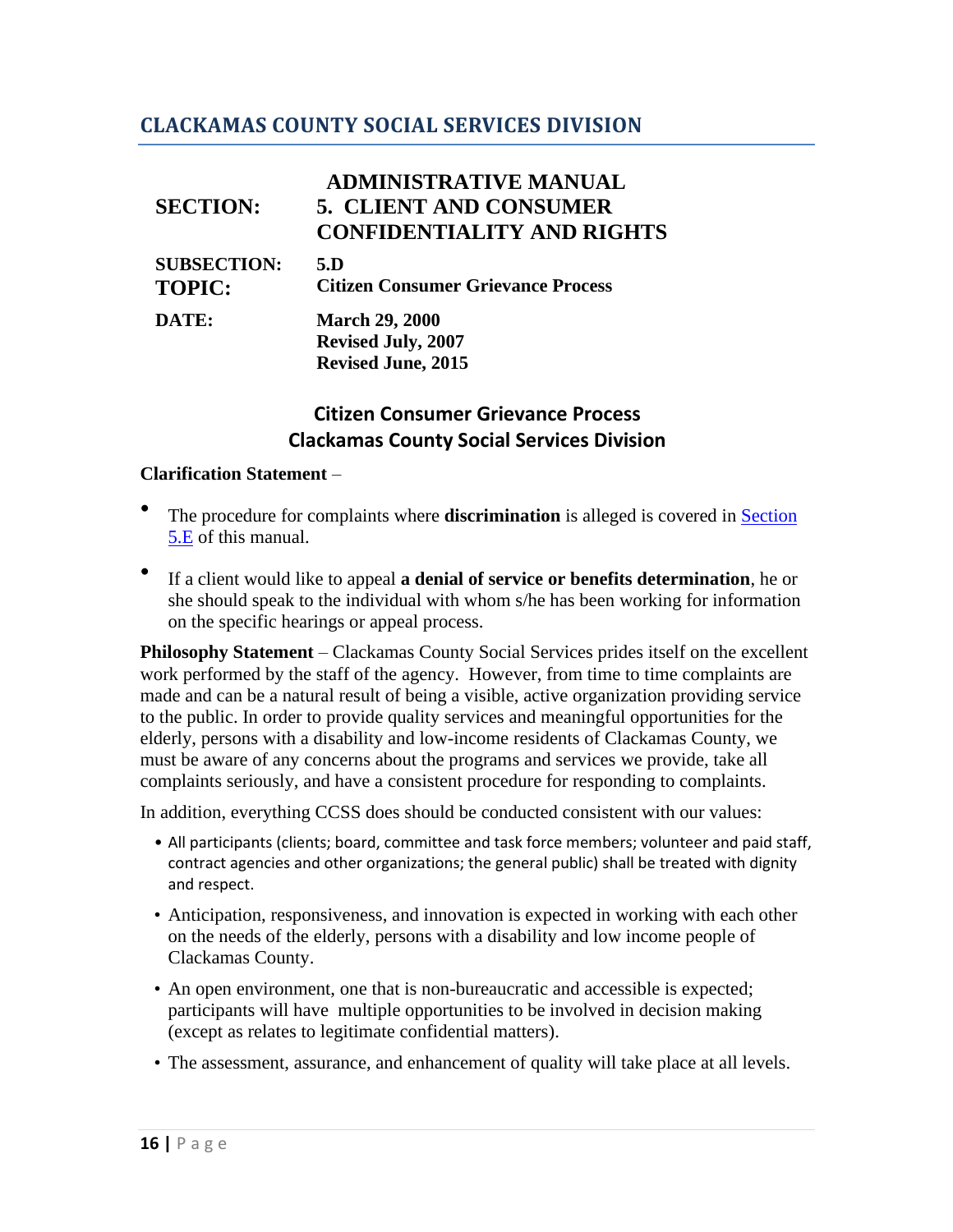All applicants or program participants have the right to contest any decision that denies or limits eligibility of the applicant or participant or that terminates or modifies benefits and request a review. Grievances regarding eligibility or benefits should be submitted within 60 days of the denial, limitation, modification or termination of benefits. All grievances regarding eligibility and benefits will be referred to the formal grievance procedure. CCSSD will provide required notification to the appropriate state or federal funder of any grievances regarding eligibility or benefits for their funded programs within 10 days of the submission of the grievance. The appropriate agency and the applicant or program participant will be notified in writing within 10 days of the decision. Certain programs may have additional requirements and those will be addressed as part of the grievance process by management.

## **Procedure:**

The preferred way to handle complaints is to solve them informally by the parties involved. This informal process encourages persons to freely express their concerns so that immediate action may be taken to resolve the issue in a positive and timely way. While the informal process is preferred, it is also necessary to make available a formal grievance process if the complaint cannot be solved informally.

### <span id="page-16-0"></span>**Informal Procedure**

1. When staff or volunteers receive a complaint, they should encourage the consumer to talk directly to the staff person with whom the consumer had the interaction. This includes asking the consumer whether they have talked with the staff person involved. If the consumer has not talked directly to the staff person involved and is willing to, the person receiving the complaint should take the name and phone number of the consumer. The consumer should be advised that the staff person responsible will call the consumer within one working day or when the staff person will be available. It is the responsibility of the staff person first receiving the complaint to inform the staff person responsible for the activity about the pending complaint. It is preferable that consumers not be passed from one staff person to another in order to have their complaint heard.

If the consumer is unwilling to discuss the issue directly with the staff person involved , the person taking the call will take the name and phone number of the consumer and advise him/her that the program manager will call within one working day or when the manager is available. It is the responsibility of the person taking the call to inform the program manager about the complaint and the need to follow up with the consumer.

- 2. When staff receive a complaint about an activity for which they are responsible they should try to resolve the problem as follows:
	- **·** treat the complaint seriously,
	- listen carefully and ask the consumer to explain his/her concerns and expectations,
	- discuss possible solutions with the consumer,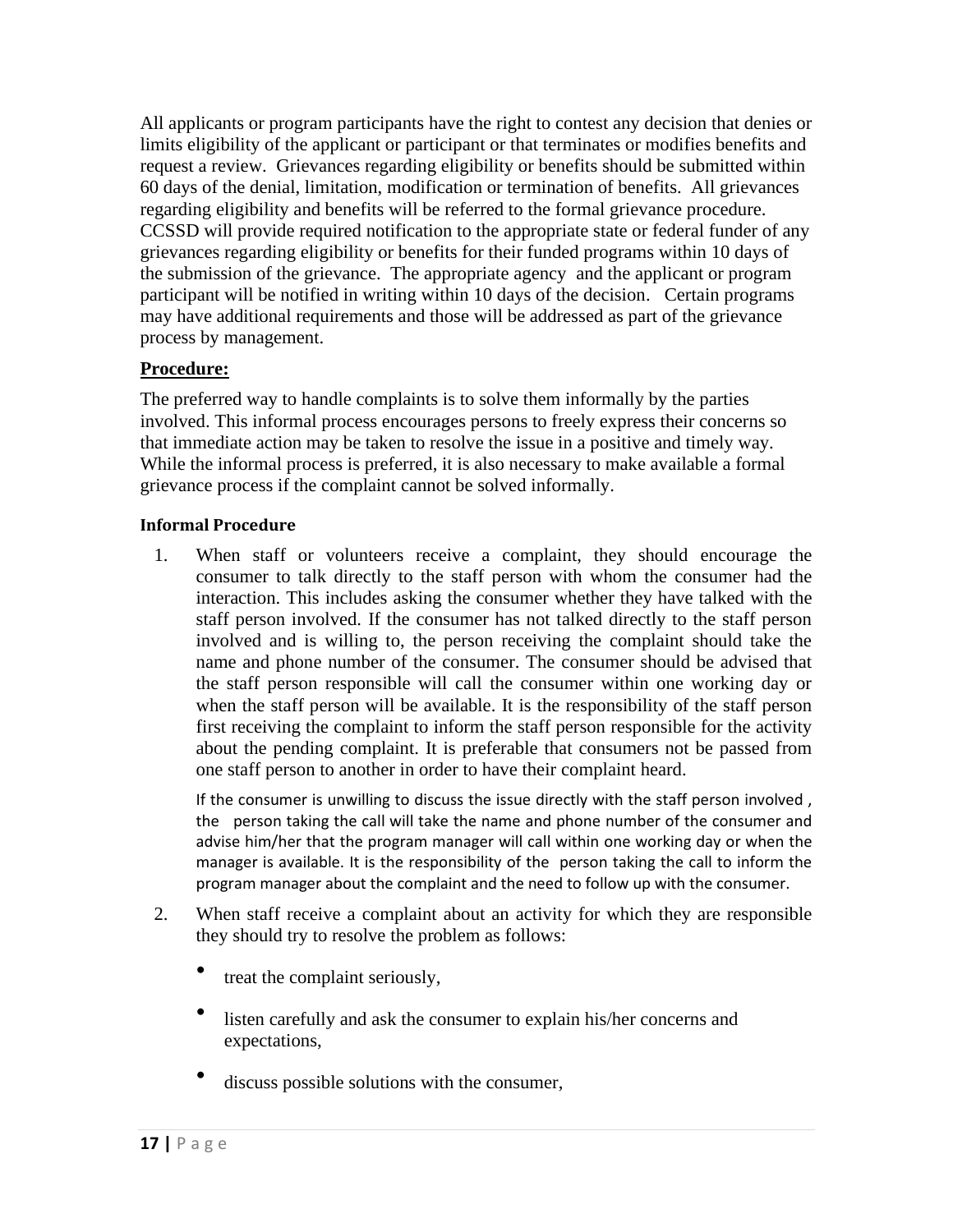**·** inform the consumer of what action will be taken or why no action is necessary or possible.

This may require more than one conversation.

- 3. If the consumer is not satisfied with the resolution, or insists on talking to the program manager initially, the staff person should refer the consumer to the program manager. The staff person will make the manager aware of the pending complaint. The program manager will try to resolve the issue as follows:
	- **·** treat the complaint seriously,
	- listen carefully and ask the consumer to explain his/her concerns and expectations,
	- ask the staff person directly involved for his/her information on the situation,
	- **·** involve the consumer and staff in the process of discussing possible solutions, if appropriate,
	- **·** inform the consumer and staff of what action will be taken or why no action is necessary or possible.
- 4. If the consumer is still not satisfied the program manager will refer the person to the Director. The Director will be advised of the referral and the program manager will provide a brief summary of the situation. This will allow the Director to begin to take any appropriate steps and/or follow-up with concerns.
- 5. If, after discussing the issue with the Director, the consumer is still not satisfied, the consumer will be informed of the formal grievance process. The consumer will be asked to complete a *Consumer Complaint/GrievanceForm.* **(To view or use this form, select it from the Forms folder on Trillium Net.)** This can be done over the phone, in person, or through the mail.

Note: If the consumer chooses to go first to the program manager or Division Director, the informal process as described here will normally still be used. The program manager or Division Director will refer the consumer to the appropriate staff person according to the informal process before initiating the formal process. If the consumer insists on discussing the issue with a manager, the process will start with the manager.

### <span id="page-17-0"></span>**Formal Grievance Procedure**

- 1. The formal grievance procedure consists of a meeting between the consumer, the program manager and the CCSS Director. The contact to schedule this meeting will take place within two working days of receiving the written Consumer Complaint/Grievance Form*.* If a consumer is unable to complete a written form, a verbal complaint can be the basis for scheduling a meeting.
- 2. All facts will be considered at this meeting with information being provided from both the consumer and the staff. The program manager and CCSS Director will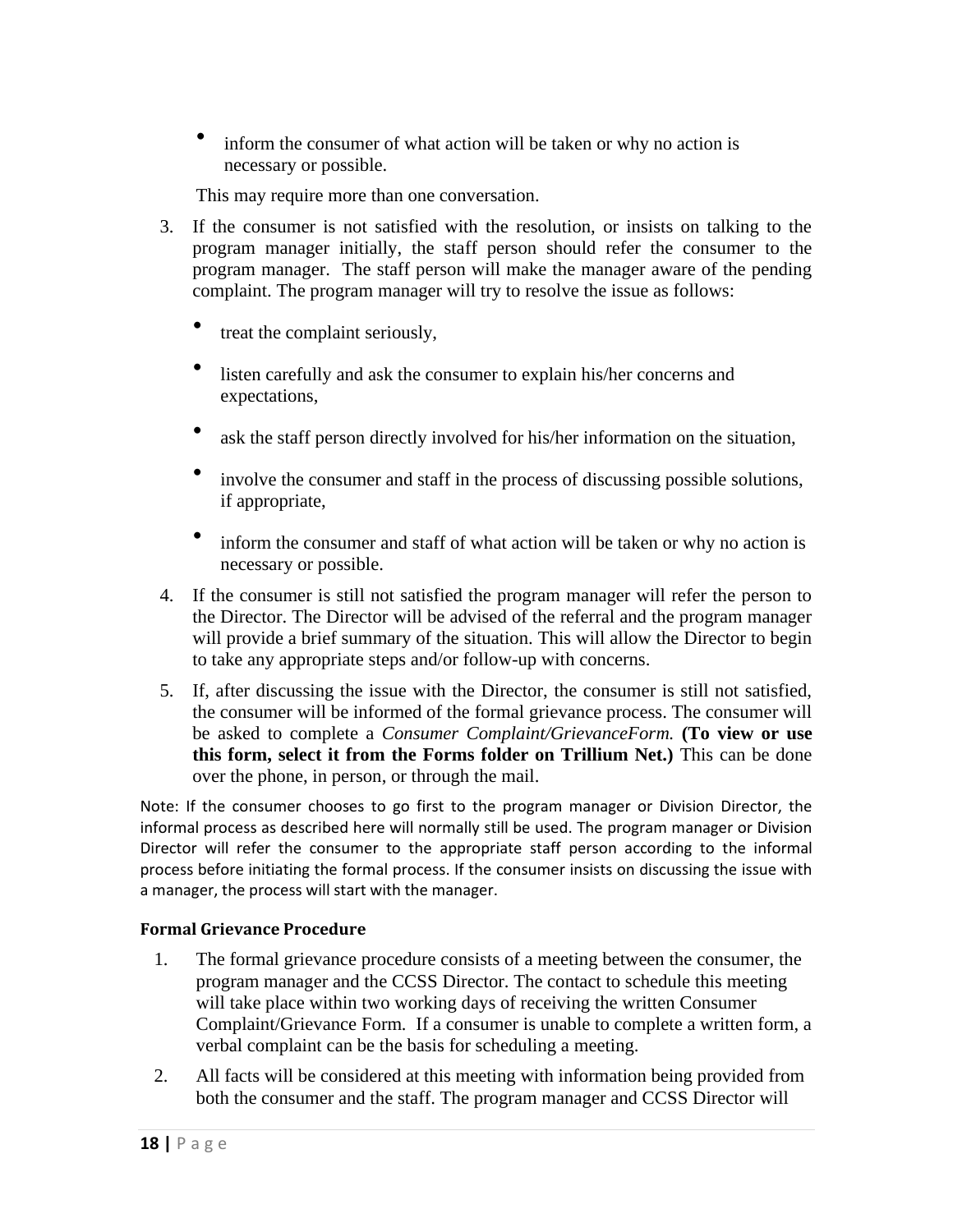document the results of the meeting on the *Consumer Complaint/Grievance Form.* The consumer will accept or reject the decision and sign the form. The consumer will also receive a copy of the form. If the decision is not made at the time of the meeting, a letter or a copy of the Consumer Complaint/Grievance Form will be sent to the consumer within 10 days of the meeting informing the consumer of the outcome.

3. A copy of all Consumer Complaint/Grievance Forms*,* any letters or other correspondence, and the log of complaints received by the CCSS Director will be kept as per the county's retention schedule.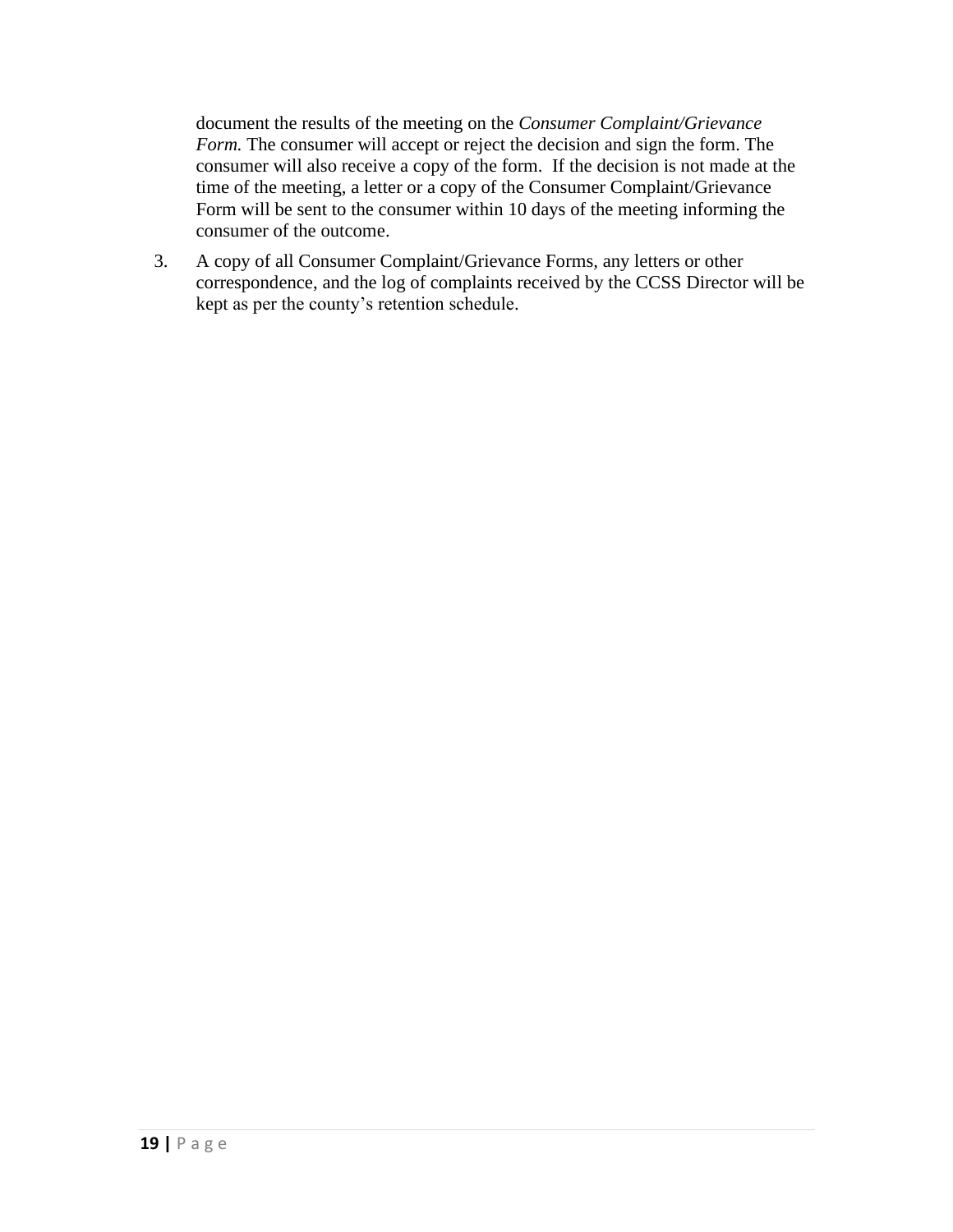## **Appendix B**

<span id="page-19-1"></span><span id="page-19-0"></span>**Clackamas County Social Services Division Policy 5.H: Limited English Proficiency**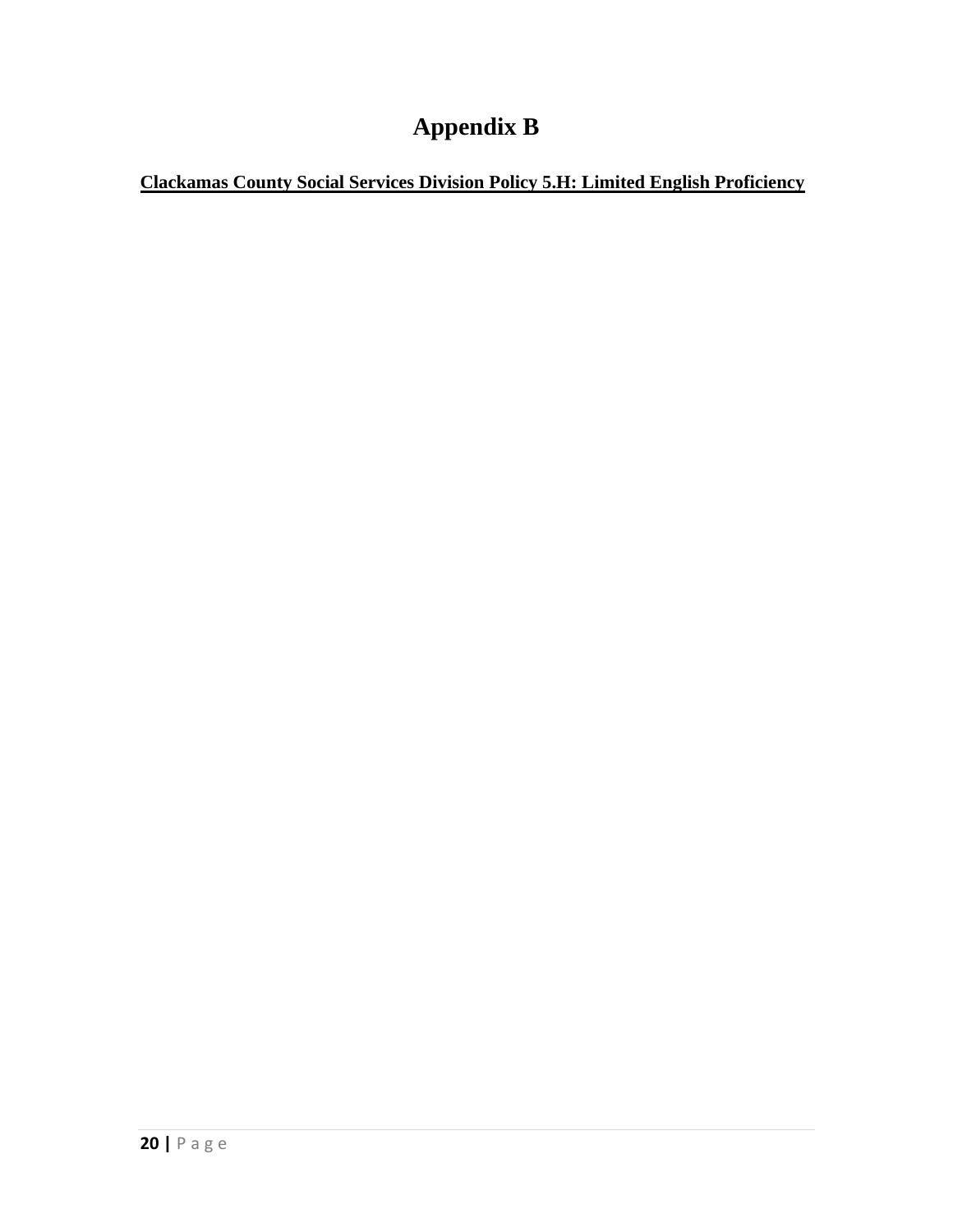## **CLACKAMAS COUNTY SOCIAL SERVICES DIVISION**

## **ADMINISTRATIVE MANUAL**

| <b>SECTION:</b>    | <b>5. CLIENT AND CONSUMER</b><br><b>CONFIDENTIALITY AND RIGHTS</b>                            |  |  |
|--------------------|-----------------------------------------------------------------------------------------------|--|--|
| <b>SUBSECTION:</b> | 5.H                                                                                           |  |  |
| <b>TOPIC:</b>      | <b>Communication with Clients with Limited</b><br><b>English Proficiency and Low Literacy</b> |  |  |

*DATE: April 29, 2015*

### **POLICY:**

Clackamas County Social Services Division (SSD) is committed to providing meaningful access, communication, and equal opportunity to participate in services for persons with Limited English Proficiency (LEP), Low Literacy (LL), and their authorized representatives. This is assured through the provision of language assistance, the translation of vital documents, and staff trained to identify and assist LEP and LL clients.

Language assistance will be provided through the use of competent bilingual staff, staff interpreters, and contracted interpreters. LEP clients and their representatives will be informed by staff of the availability of these services which are offered free of charge. SSD will monitor changes in demographics, types of services provided, and other factors that might necessitate reevaluation of or revision of this policy or its procedures.

Clients have the right to be served in their preferred language. Staff members should refrain from making assumptions based on their own perceptions of a client's English fluency. Many people can speak enough English to carry on basic conversations but may not understand English well enough to receive equal access to services if those services are only provided in English.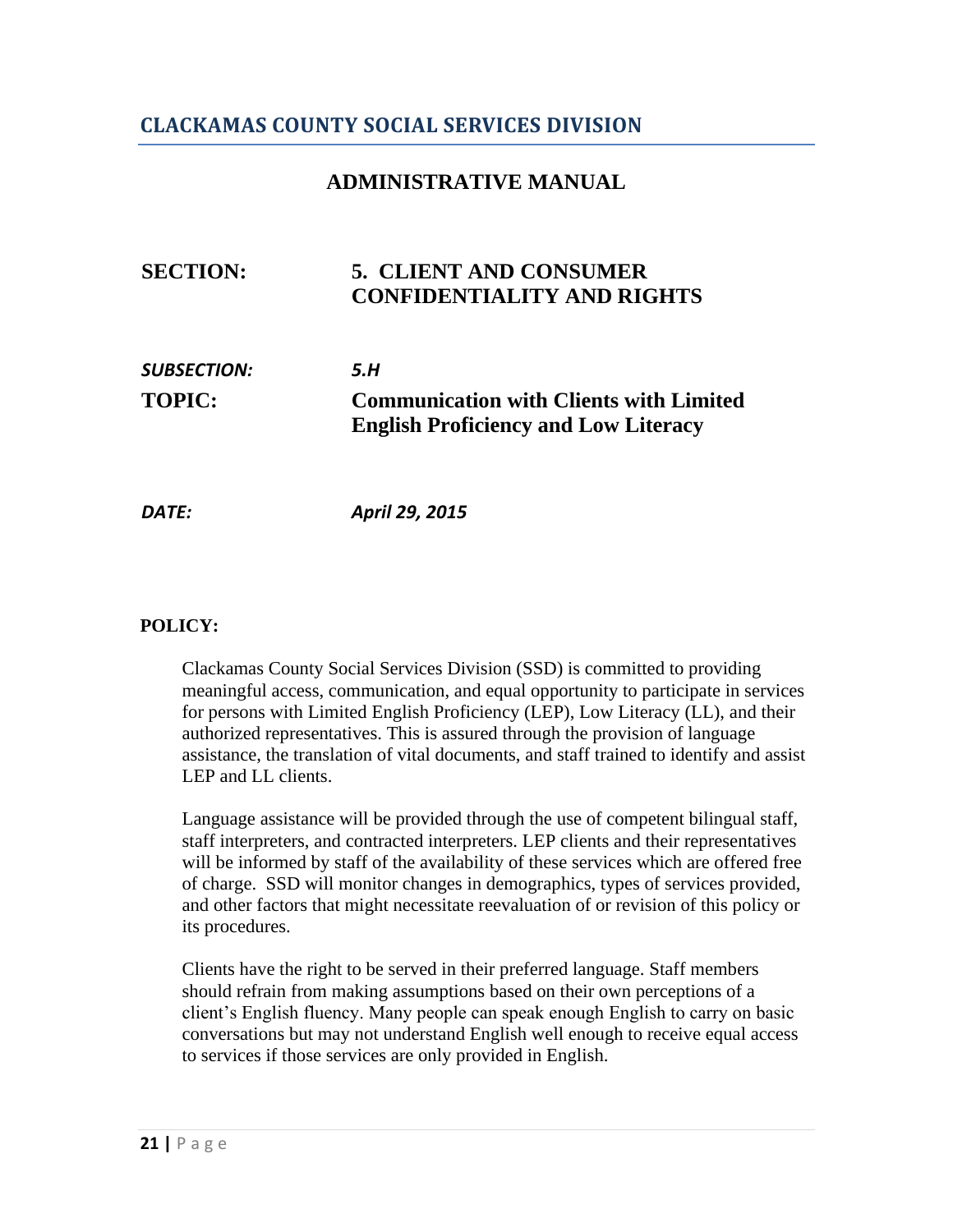## **PROCEDURES**

## 1. **Determining Linguistic Needs**

- A. Language Needs Assessments SSD will annually assess demographics and language needs of the individuals eligible for its programs. This will be done by conducting an annual assessment of at least:
	- 1. Annual data collected for each program, including demographic data
	- 2. US Census Data for Clackamas County
	- 3. School District demographic data: <http://www.ode.state.or.us/sfda/reports/r0067Select.asp>

## 2. **Providing Notice to LEP Clients**

Notice to LEP clients of free language assistance will be provided through written notice in languages the LEP consumer will understand. Notices and signs will inform consumer in intake areas and other points of entry. Multi-language "I Speak…" cards will be posted at reception and will be available to staff on request.

## 3. **Points of Contact Requiring LEP and LL Services**

SSD will provide LEP and LL services at all points of client contact, including at the Public Services Building.

## 4. **LEP, LL and other Resources**

- A. Telephone translation services are available. Instructions on how to access Language Line are available on Trillium under Information and Resources/Communication Aids.
- B. Interpretation and Translation services are also available. A complete list of service providers is available on Trillium under Information and Resources/Interpretation and Translation.
- C. In addition, services for persons with impaired vision or hearing can be found on Trillium under Information and Resources/Communication Aids.

## 5. **Identifying LEP Persons and Their Language**

- A. In-person Communication
	- 1. Multi-language identification cards or "I speak"" cards are available at the reception counter or by requesting from support staff.
- B. If the LEP person does not read or recognize any of the languages included in one of the methods described above, SSD shall immediately use a telephone interpreting service to identify the individual's primary language. Upon identification of the LEP person's primary language, the staff member will provide language assistance services as needed.
- C. Telephone Communication When a staff person places or receives a telephone call and can determine the language spoken by the person on the line:
	- 1. The staff member will ensure that language assistance will be provided pursuant to this policy. If staff cannot determine the language spoken by the person on the line, a telephone interpreter service provider will be immediately contacted to make an assessment of the language spoken by the other party and to assist the other party as specified in this Agreement.
- D. Written Translations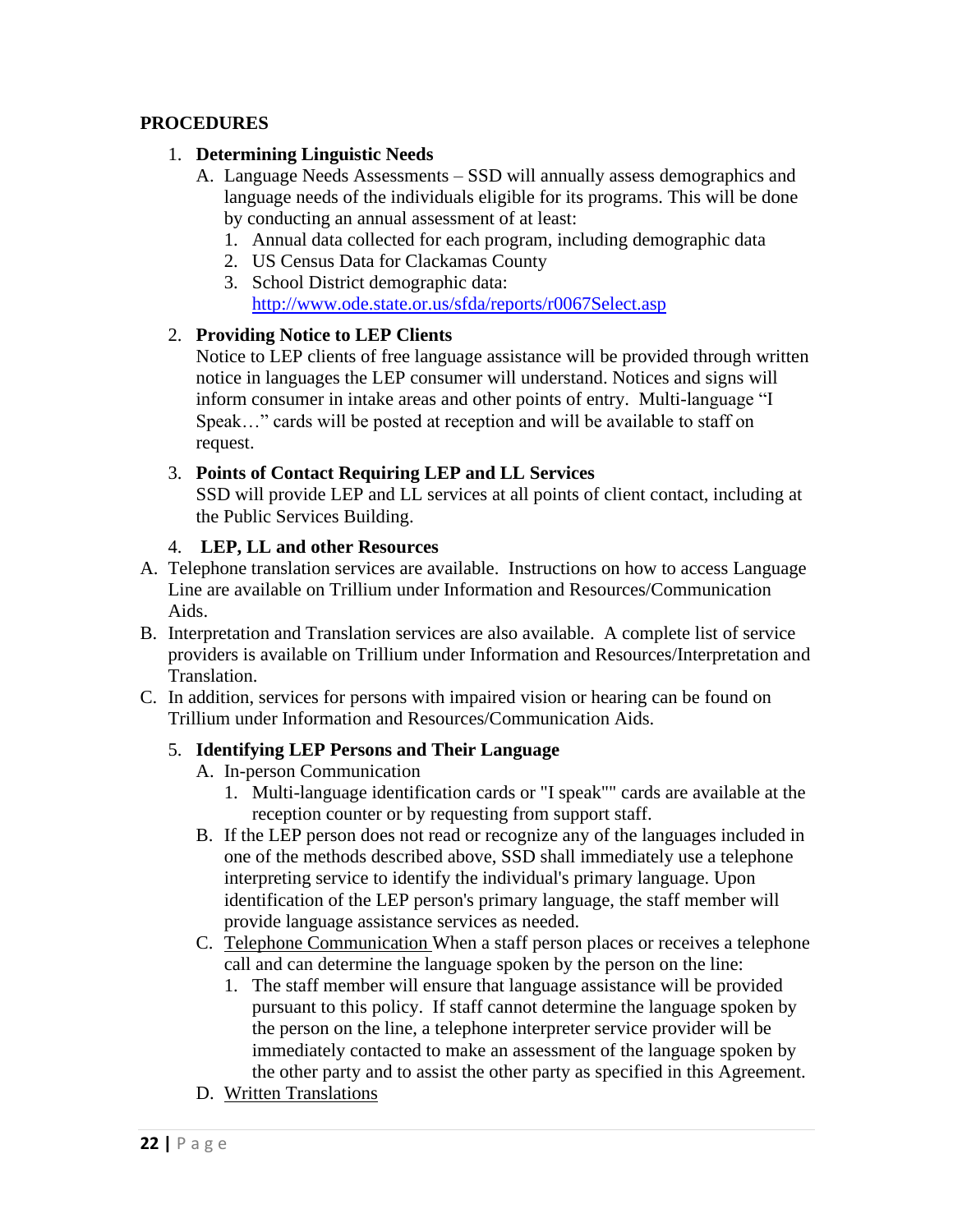- 1. SSD shall have vital documents translated into the most frequently spoken languages based on the Analysis conducted in 1.A.
- 2. SSD will provide translation of written materials at no cost to clients, as well as written notice of the availability of free translation for LEP clients.
- 3. The primary language of each LEP applicant or participant shall be documented in a conspicuous location in the individual's record to alert staff that language assistance services must be provided.

## 6. **Identifying LL Persons**

- A. In-person Communication
	- 1. Verbal and visual signs sometimes people with low literacy, embarrassed by the limitation, may try to evade having to read and/or write something. Clues such as the following may, by themselves other with other clues, help identify a person with low literacy:
		- a. "I left my glasses at home" This phrase, whether from a low literacy client or not, suggests the following assistance might be necessary:
			- i. Important documents will likely need to be read to the client to be understood.
			- ii. Responses to fields and questions on forms will likely need to be filled in by staff.
		- b. "I don't write very well." this will likely require a staff member to interview the client to fill in responses to needed information on forms.
		- c. The client takes only a passing glance at a lengthy and detailed document. This might suggest the following actions:
			- i. A brief verbal summary of the document by staff followed by questions/statements such as:
				- 1. "It is important that you understand this, is there a method you would prefer to receive this information?"
				- 2. "Do you have any questions about this information?"
		- d. If directed to printed material in response to a request for information, a client instead continues to ask different staff member's questions, this could suggest a lack of comfort with the printed material. Asking the client if help is needed or if he/she has any questions is probably sufficient.

## 7. **Obtaining a Qualified Interpreter**

- A. SSD will maintain an accurate and current list of bilingual staff and staff interpreters including their name(s), phone number and hours of availability.
- B. If no qualified staff exists, a qualified outside interpreter will be contacted.
- C. Such interpreters shall provide linguistically appropriate services, be capable of communicating in both English and the primary language of the client, and be able to interpret information effectively. Interpretation services shall be sufficient for the provider to be able to understand and communicate with the client regarding his/her health care needs, respond to client questions and concerns and communicate instructions to the client.
- D. The LEP client may request to have a friend or family member act as interpreter. These requests will be considered after the LEP client has understood that interpreter services are being offered without charge (staff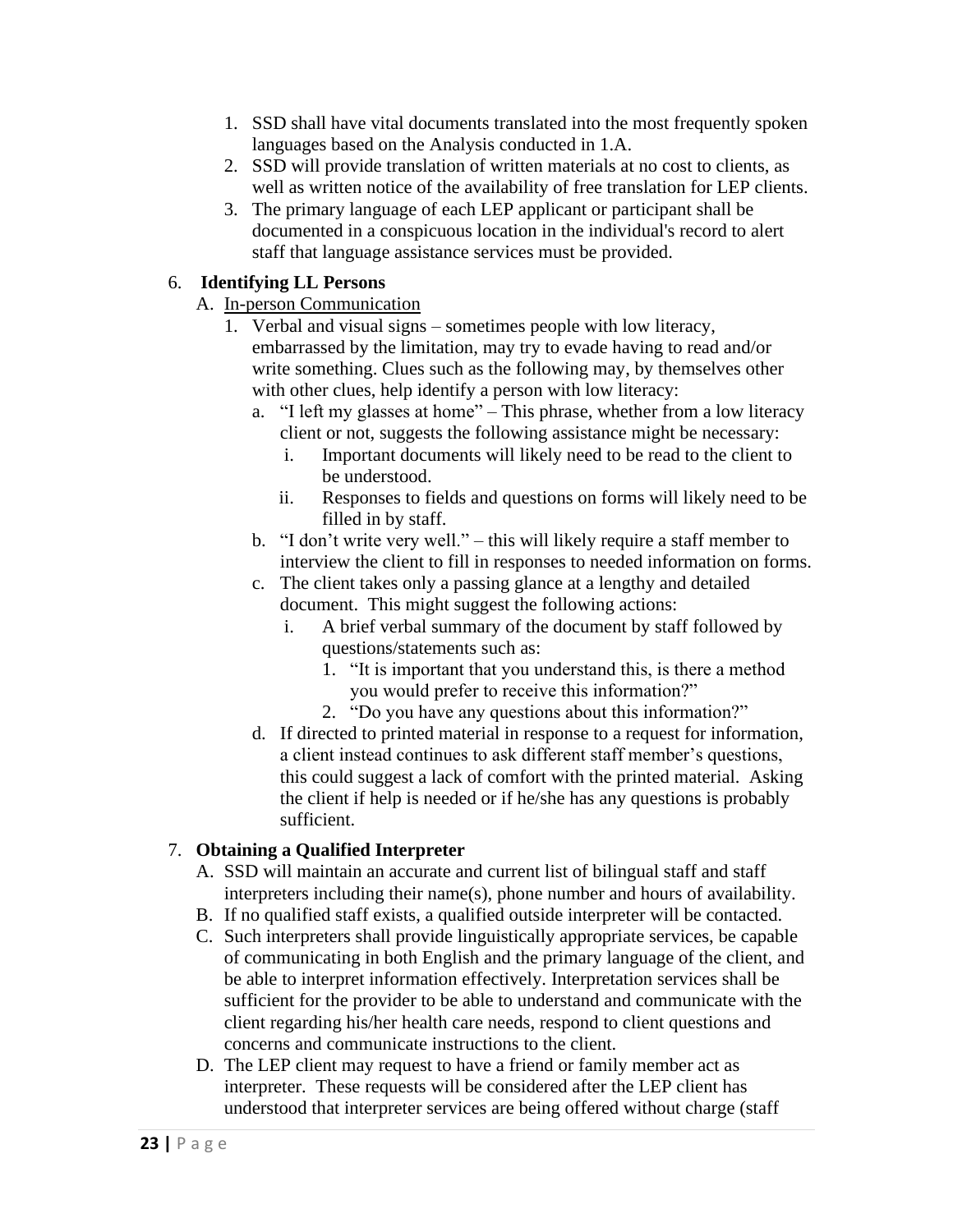will document the offer and response in the person's file). If the LEP client persists in requesting his/her friend or family member their competency to interpret, ability and willingness to protect confidential information, and any potential conflicts of interest must be considered. If the friend or family member is not competent or appropriate for any of these reasons, interpreter services will be provided.

- E. Minor children and other clients of SSD services will not be used to interpret in order to ensure confidentiality of information and accurate communication.
- F. SSD shall assure that the provision of interpreter services are culturally appropriate, i.e., demonstrate both awareness for and sensitivity to cultural differences and similarities, and the effect of those on the health care of the consumer.

## 8. **DEFINITIONS**

Limited English Proficiency (LEP) – Someone for whom English is not the native language and with sufficient difficulty speaking, reading, writing, or understanding English that he/she lacks the ability to fully participate in American society.

Low Literacy (LL) – Someone with a limited ability to read, write, and speak in English and who lacks the ability to compute and solve problems well enough to fully develop her/his knowledge and potential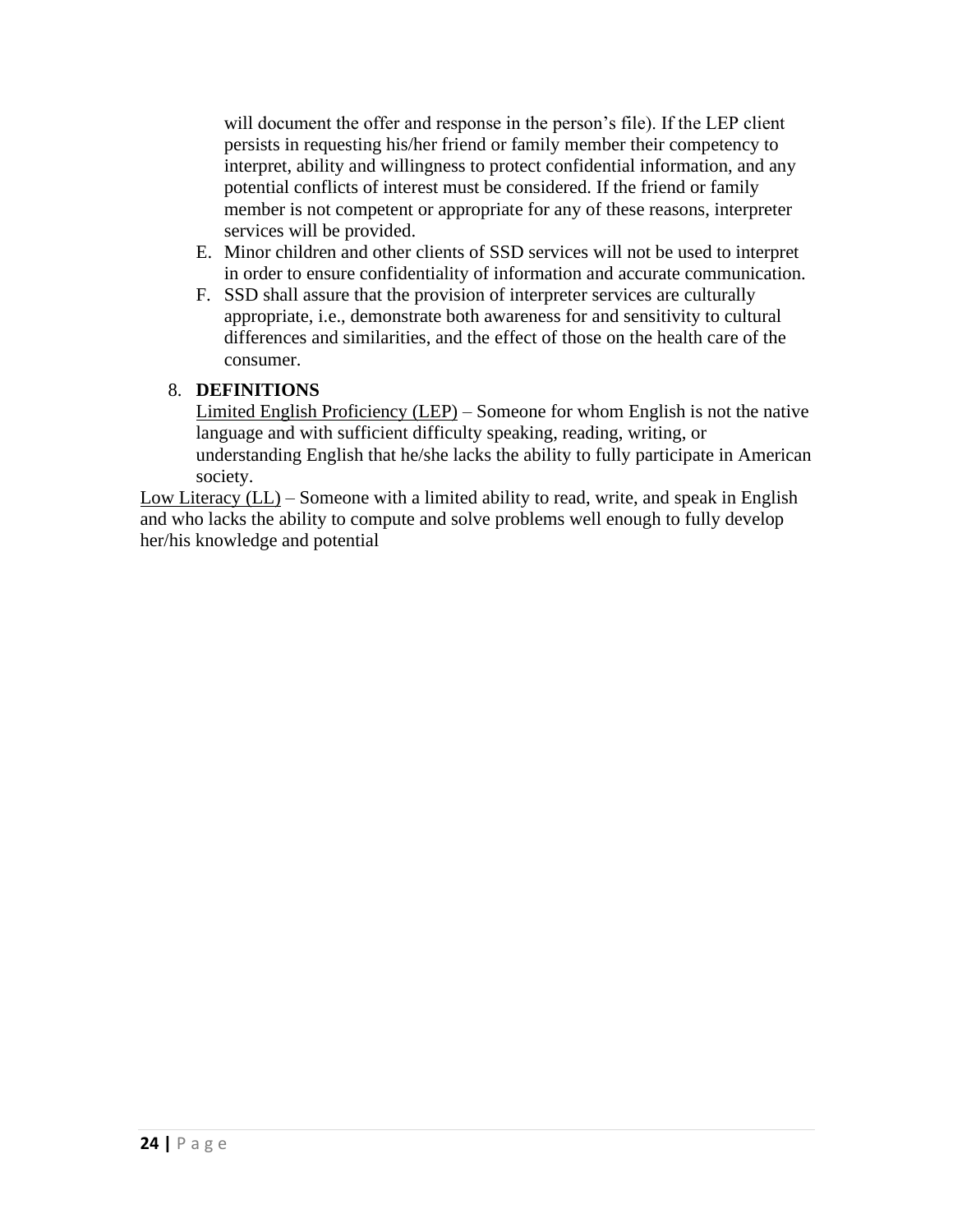## **Appendix C**

<span id="page-24-1"></span><span id="page-24-0"></span>**Log of Title VI Complaints**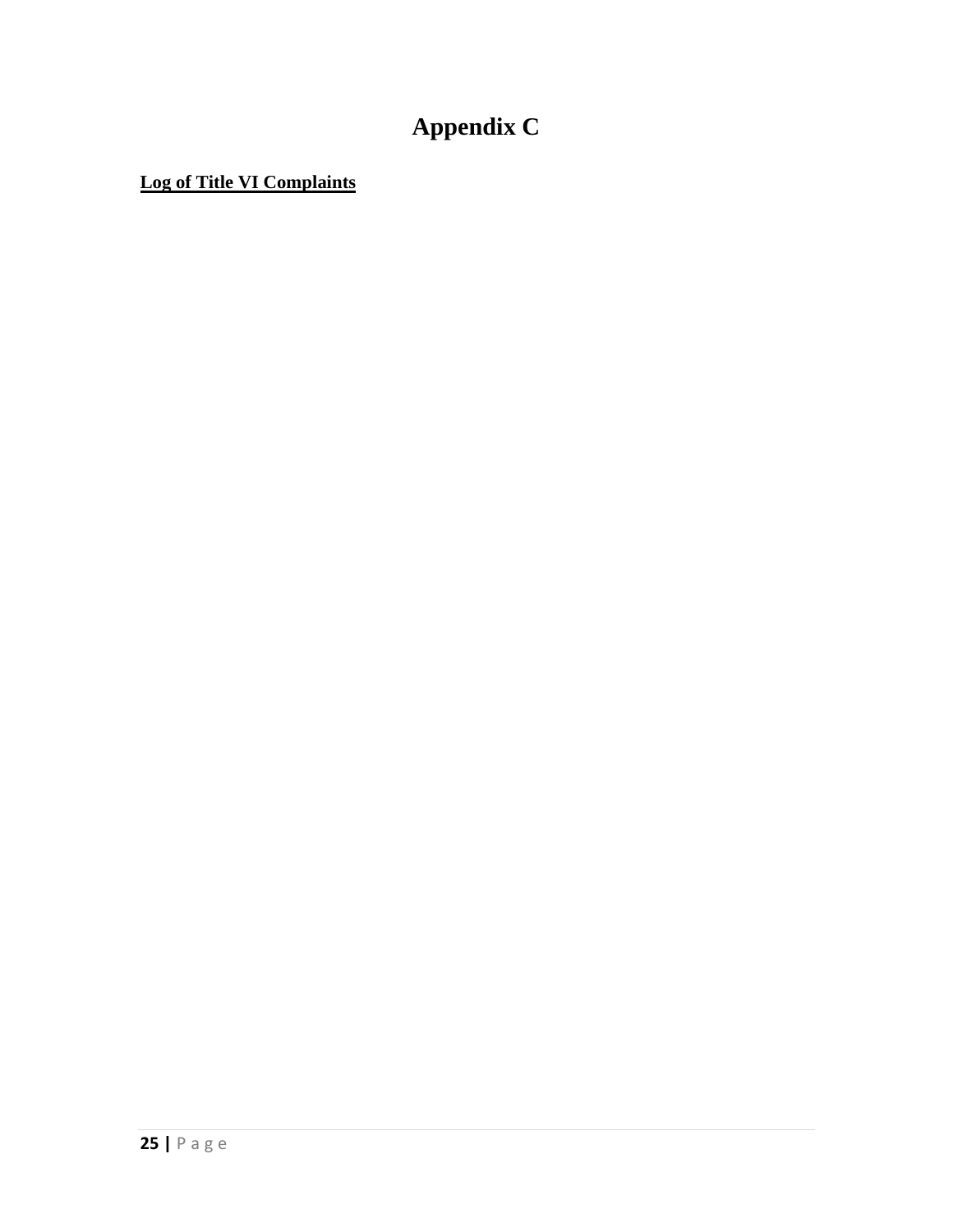## **Title VI Complaints Log: Clackamas County Social Services Division**

This log will be updated on an annual basis and submitted to ODOT for any complaints received from 2014 to 2017

|                       | <b>Date</b><br>(MM/DD/YY) | <b>Summary</b><br>(include basis of<br>complaint: race,<br>color, national origin, | <b>Status</b> | <b>Action(s)</b><br><b>Taken</b> |  |
|-----------------------|---------------------------|------------------------------------------------------------------------------------|---------------|----------------------------------|--|
| 2014-2017             |                           | or other)                                                                          |               |                                  |  |
| <b>Investigations</b> |                           |                                                                                    |               |                                  |  |
|                       |                           |                                                                                    |               |                                  |  |
|                       |                           |                                                                                    |               |                                  |  |
|                       |                           |                                                                                    |               |                                  |  |
| <b>Lawsuits</b>       |                           |                                                                                    |               |                                  |  |
|                       |                           |                                                                                    |               |                                  |  |
|                       |                           |                                                                                    |               |                                  |  |
|                       |                           |                                                                                    |               |                                  |  |
| <b>Complaints</b>     |                           |                                                                                    |               |                                  |  |
|                       |                           |                                                                                    |               |                                  |  |
|                       |                           |                                                                                    |               |                                  |  |
|                       |                           |                                                                                    |               |                                  |  |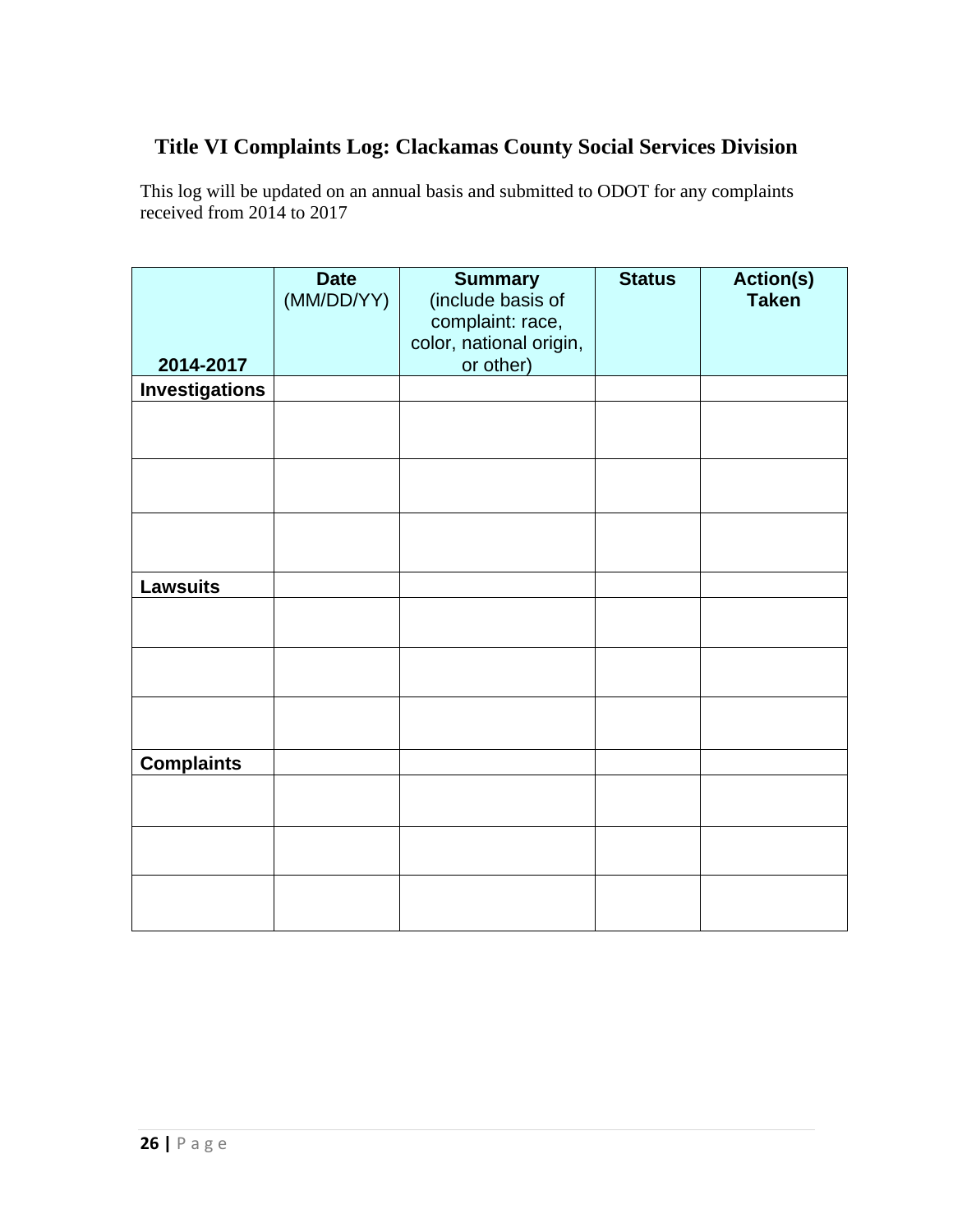## **Appendix D**

<span id="page-26-1"></span><span id="page-26-0"></span>**Title VI Minority Representation Data Collection Form** 

<span id="page-26-2"></span>**Minority Representation in Advisory Boards**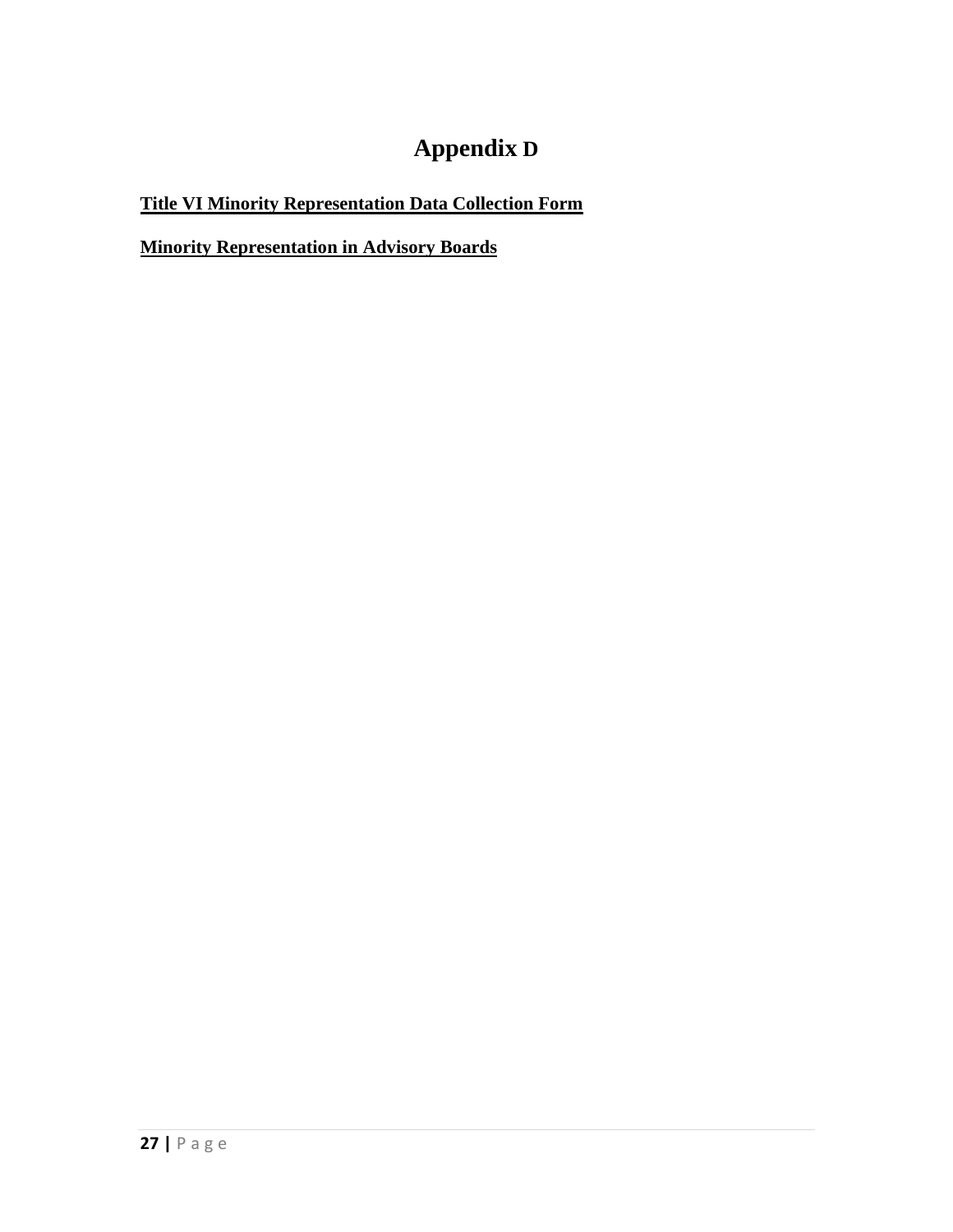## **Title VI Minority Representation Data Collection Form**

**The following letter is included as part of new member orientation packets.** 

Date:

As Clackamas County Social Services Division is a recipient of Federal funds, we are required under Title VI of the Civil Rights statute to ascertain the racial/ethnic make up of any non-elected boards, commissions, councils, etc.

Data from this section is used for statistical and reporting purposes. The information may be subject to disclosure under federal or state law or rule.

## **Anti-Discrimination Notice**

Clackamas County operates its programs without regard to race, age, religion, color, sex, national origin, physical or mental disability, marital or veteran status, sexual orientation, gender identity or any other characteristic protected by law in accordance with Title VI of the Civil Rights Act, ORS Chapter 659A or other applicable law.

We invite council members to voluntarily self-identify their race/ethnicity in order for use to comply with FTA Title VI regulations. This information will be used according to the provisions of applicable federal and state laws, executive orders and regulations, including those requiring the information be summarized and reported to the federal government for civil rights enforcement policies.

If you chose to voluntarily self-identify, please mark the one box describing the race/ethnicity category with which you primarily identify.

\_\_\_\_Asian or Pacific Islander

Black (not of Hispanic origin)

\_\_\_\_ Hispanic/Latino

\_\_\_\_ American Indian or Alaskan Native

\_\_\_\_ White (not of Hispanic origin)

Thank you for your participation. If you need additional information about our Title VI program, please contact Teresa Christopherson at 503-650-5718.

Sincerely,

Brenda Durbin, Director